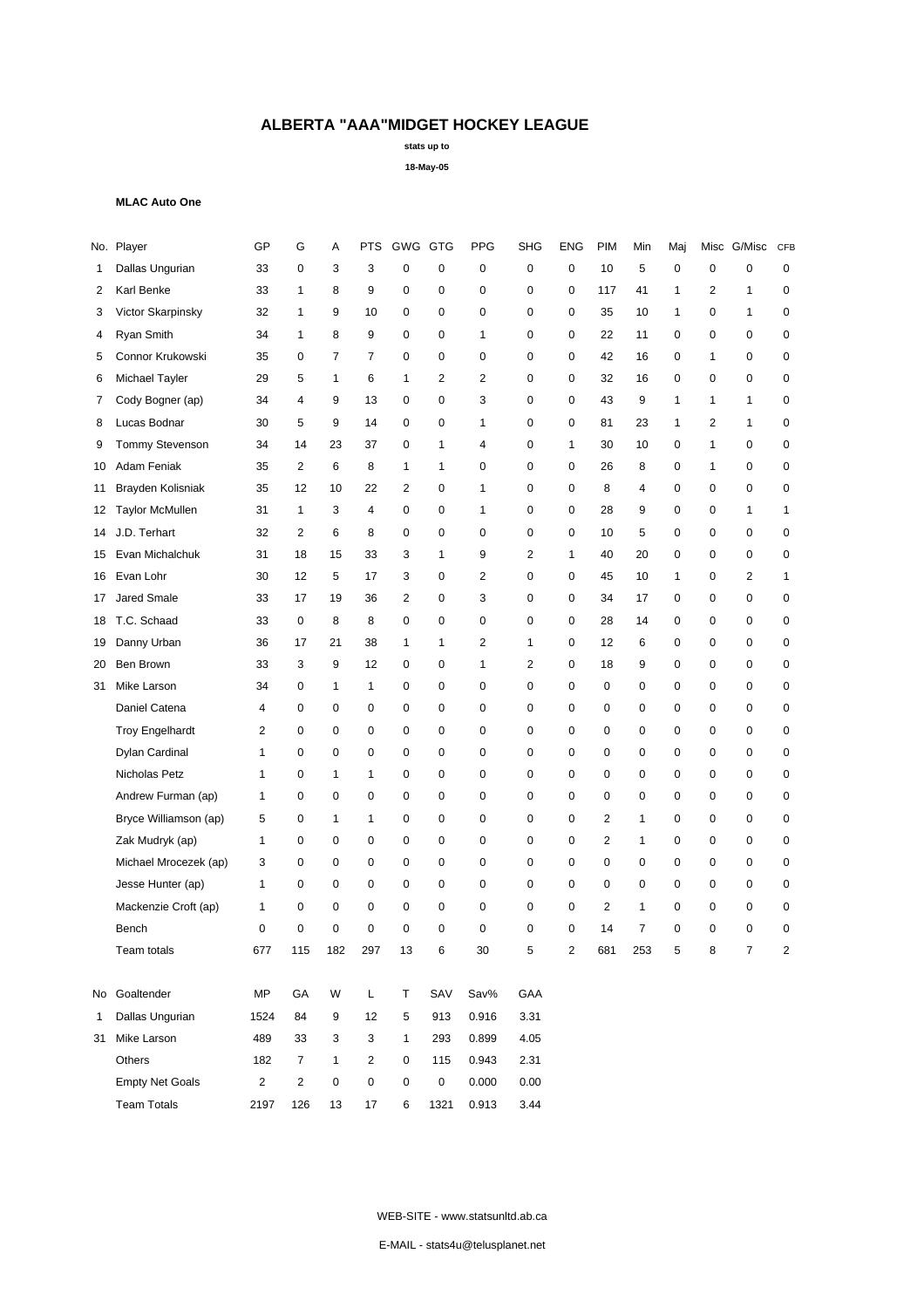**stats up to 18-May-05**

WEB-SITE - www.statsunltd.ab.ca

E-MAIL - stats4u@telusplanet.net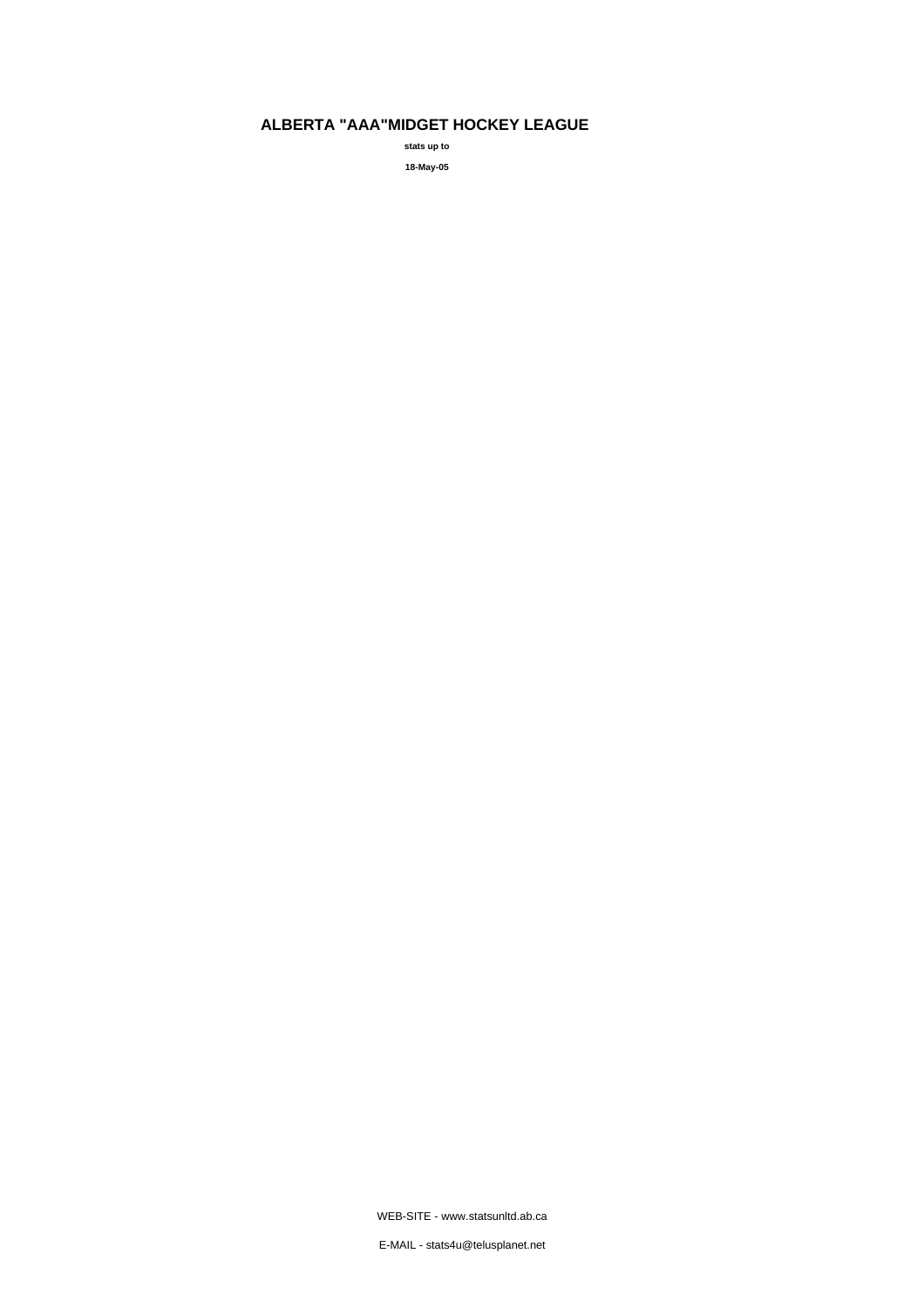**stats up to**

**18-May-05**

Leduc Schwab GM Oil Kings

|     | No. Player             | GP             | G                       | Α              | <b>PTS</b>     | GWG GTG        |              | <b>PPG</b>     | <b>SHG</b>     | <b>ENG</b>  | <b>PIM</b>     | Min            | Maj            | Misc           | G/Misc CFB     |              |
|-----|------------------------|----------------|-------------------------|----------------|----------------|----------------|--------------|----------------|----------------|-------------|----------------|----------------|----------------|----------------|----------------|--------------|
| 2   | Aaron Zurfluh          | 35             | $\overline{\mathbf{4}}$ | 8              | 12             | 0              | 0            | $\overline{c}$ | $\mathbf 0$    | $\mathbf 0$ | 88             | 29             | 0              | $\overline{2}$ | 1              | 0            |
| 3   | <b>Chris Bailer</b>    | 34             | $\overline{2}$          | $\overline{7}$ | 9              | 1              | 0            | 0              | $\mathbf 0$    | $\mathbf 0$ | 24             | 12             | 0              | $\mathbf 0$    | $\mathbf 0$    | 0            |
| 4   | Joel Strautman (ap)    | 33             | $\mathbf 0$             | 1              | 1              | 0              | 0            | 0              | 0              | $\mathbf 0$ | 32             | 11             | 0              | 0              | 1              | 1            |
| 6   | Maury Edwards          | 33             | $\overline{2}$          | 11             | 13             | 0              | $\Omega$     | $\overline{2}$ | 0              | $\mathbf 0$ | 35             | 10             | 1              | $\mathbf 0$    | $\mathbf{1}$   | $\mathbf 0$  |
| 7   | Ryan Hore              | 13             | 0                       | 1              | 1              | 0              | 0            | 0              | 0              | 0           | 18             | 9              | 0              | $\mathbf 0$    | $\mathbf 0$    | 0            |
| 8   | Andrew Cherniwchan     | 36             | 20                      | $\overline{4}$ | 24             | 3              | $\mathbf{1}$ | 6              | $\mathbf{1}$   | $\mathbf 0$ | 72             | 26             | 0              | $\overline{2}$ | $\mathbf 0$    | $\pmb{0}$    |
| 9   | Mark Hayduk            | 36             | 4                       | 11             | 15             | $\overline{2}$ | $\mathbf 0$  | 1              | $\mathbf 0$    | $\mathbf 0$ | $\overline{4}$ | 2              | 0              | 0              | $\mathbf 0$    | 0            |
| 10  | Cory Jones             | 31             | 10                      | 8              | 18             | $\overline{2}$ | $\Omega$     | 3              | 0              | $\mathbf 0$ | 36             | 18             | 0              | $\mathbf 0$    | $\mathbf 0$    | $\mathbf 0$  |
| 11  | <b>Richard Kremp</b>   | 32             | 9                       | 7              | 16             | $\overline{2}$ | 0            | 0              | $\mathbf 0$    | $\mathbf 0$ | 38             | 9              | 0              | $\mathbf{1}$   | $\mathbf{1}$   | 1            |
| 12  | Kevin Hlady            | 36             | $\overline{7}$          | 11             | 18             | 0              | 0            | $\overline{2}$ | $\mathbf{1}$   | $\mathbf 0$ | 26             | 13             | 0              | 0              | $\mathbf 0$    | $\pmb{0}$    |
| 14  | Matt Johnson           | 36             | $\overline{2}$          | 5              | $\overline{7}$ | 0              | 0            | 0              | 0              | $\mathbf 0$ | 26             | 13             | 0              | $\mathbf 0$    | $\mathbf 0$    | $\mathbf 0$  |
| 15  | Parker Thomas          | 36             | 6                       | 12             | 18             | 0              | 1            | $\overline{2}$ | $\mathbf 0$    | 0           | 30             | 10             | 0              | $\mathbf{1}$   | 0              | $\pmb{0}$    |
| 16  | <b>Dallas Carol</b>    | 36             | 9                       | 12             | 21             | $\overline{c}$ | 0            | 3              | $\mathbf 0$    | $\mathsf 0$ | 74             | 22             | 0              | 3              | $\mathbf 0$    | $\pmb{0}$    |
| 17  | Jesse Thomas           | 34             | 10                      | 5              | 15             | $\mathbf{1}$   | $\mathbf{1}$ | 1              | $\mathbf 0$    | $\mathbf 0$ | 73             | 19             | 1              | $\overline{2}$ | 1              | 0            |
| 18  | Matt Tremblay          | 23             | 6                       | 6              | 12             | $\mathbf 0$    | $\mathbf 0$  | 3              | 0              | $\mathbf 0$ | 44             | 12             | 0              | $\mathbf{1}$   | $\mathbf{1}$   | $\mathbf{1}$ |
| 19  | <b>Emery White</b>     | 22             | 6                       | 12             | 18             | 0              | $\mathbf 0$  | $\overline{2}$ | 0              | 0           | 16             | 8              | 0              | 0              | 0              | $\pmb{0}$    |
| 20  | Kyle Klask             | 36             | $\overline{2}$          | 3              | 5              | 0              | 0            | 1              | $\mathbf 0$    | $\mathbf 0$ | 12             | 6              | 0              | 0              | $\mathbf 0$    | 0            |
| 31  | <b>Mark Leibel</b>     | 36             | $\mathbf 0$             | 1              | 1              | 0              | 0            | 0              | 0              | $\mathbf 0$ | $\overline{4}$ | $\overline{2}$ | 0              | 0              | $\mathbf 0$    | 0            |
| 35  | Quinn Kary             | 36             | $\mathbf 0$             | 0              | $\mathbf 0$    | 0              | 0            | 0              | $\mathbf 0$    | 0           | $\mathbf{2}$   | $\mathbf{1}$   | 0              | 0              | 0              | 0            |
|     | Jordan Bendfeld        | 21             | $\mathbf{1}$            | 5              | 6              | 0              | 0            | 0              | $\mathbf 0$    | $\pmb{0}$   | 96             | 18             | $\overline{2}$ | 3              | $\overline{2}$ | $\pmb{0}$    |
|     | Brad Shumacher (ap)    | 3              | 0                       | 0              | $\mathbf 0$    | 0              | $\mathbf 0$  | $\mathbf 0$    | $\mathbf 0$    | $\mathbf 0$ | $\mathbf 0$    | 0              | 0              | $\mathbf 0$    | $\mathbf 0$    | 0            |
|     | Kenny Bradley (ap)     | $\overline{2}$ | $\mathbf{1}$            | 0              | $\mathbf{1}$   | 0              | $\Omega$     | 0              | $\mathbf 0$    | $\mathbf 0$ | $\mathbf 0$    | $\mathbf 0$    | 0              | 0              | $\mathbf 0$    | $\pmb{0}$    |
|     | Derek McNallie (ap)    | 7              | 0                       | 0              | 0              | 0              | $\mathbf 0$  | 0              | 0              | $\mathbf 0$ | $\mathbf 0$    | $\mathbf 0$    | 0              | 0              | 0              | 0            |
|     | Cory Bourassa (ap)     | $\mathbf{1}$   | $\mathbf 0$             | 0              | $\mathbf 0$    | $\mathbf 0$    | 0            | 0              | $\mathbf 0$    | $\mathbf 0$ | $\mathbf 0$    | $\mathsf 0$    | 0              | 0              | $\mathbf 0$    | 0            |
|     | Bench                  | $\mathbf 0$    | 0                       | $\mathbf 0$    | $\mathbf 0$    | 0              | $\mathbf 0$  | 0              | 0              | $\mathbf 0$ | $\overline{4}$ | 2              | 0              | 0              | $\mathbf 0$    | 0            |
|     | Team totals            | 648            | 101                     | 130            | 231            | 13             | 3            | 28             | $\overline{2}$ | $\mathbf 0$ | 754            | 252            | 4              | 15             | 8              | 3            |
| No. | Goaltender             | <b>MP</b>      | GA                      | W              | L              | т              | SAV          | Sav%           | GAA            |             |                |                |                |                |                |              |
| 31  | <b>Mark Leibel</b>     | 769            | 39                      | $\overline{7}$ | 5              | $\mathbf 0$    | 368          | 0.904          | 3.04           |             |                |                |                |                |                |              |
| 35  | Quinn Kary             | 1407           | 74                      | 6              | 15             | 3              | 726          | 0.908          | 3.16           |             |                |                |                |                |                |              |
|     | <b>Empty Net Goals</b> | 3              | 3                       | 0              | 0              | 0              | 0            | 0.000          | 0.00           |             |                |                |                |                |                |              |
|     | <b>Team Totals</b>     | 2179           | 116                     | 13             | 20             | 3              | 1094         | 0.904          | 3.19           |             |                |                |                |                |                |              |

WEB-SITE - www.statsunltd.ab.ca

E-MAIL - stats4u@telusplanet.net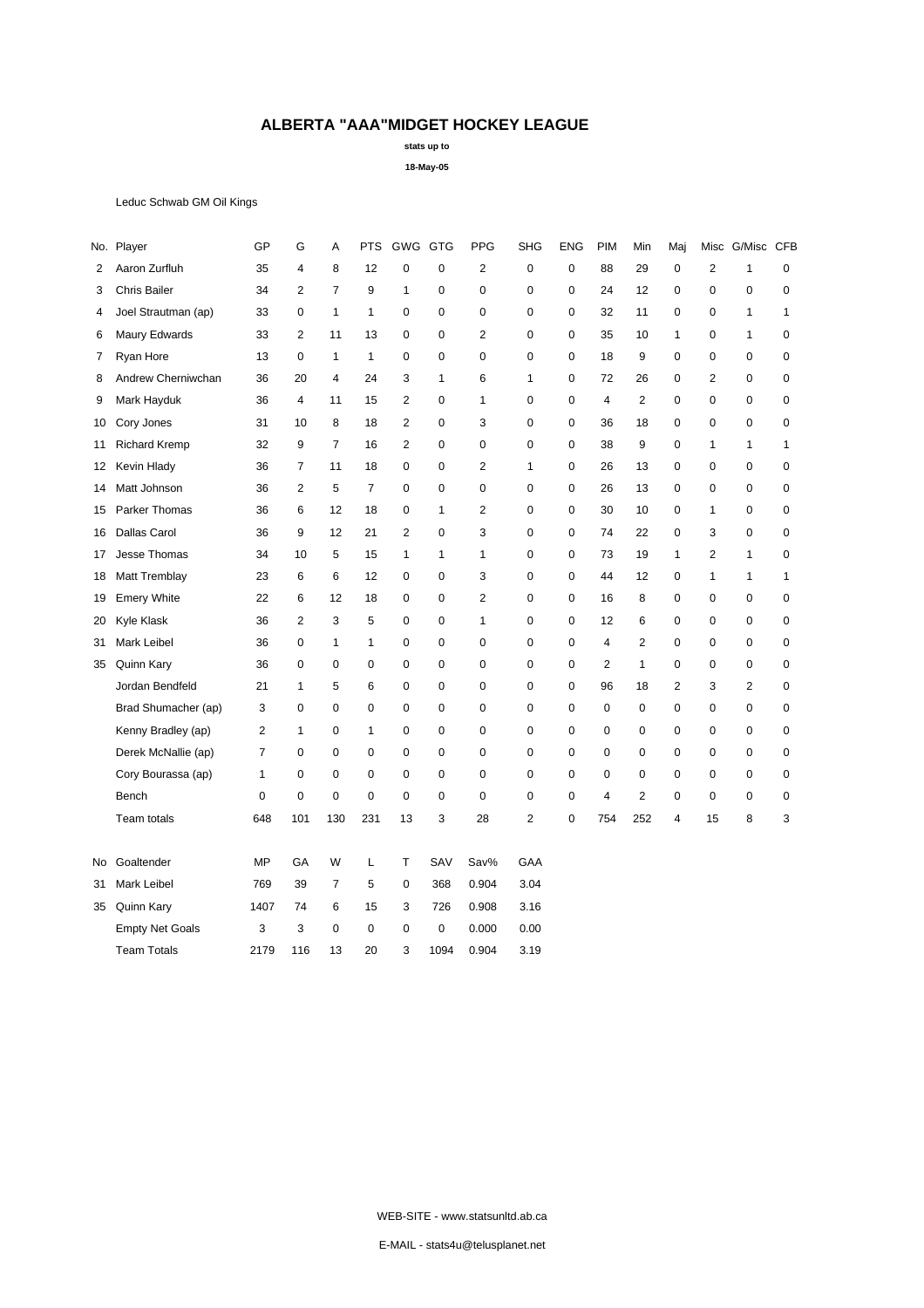**stats up to**

**18-May-05**

Fort Sask Boston Pizza Rangers

|    | No. Player                 | GP        | G              | А              | PTS         | GWG GTG        |             | <b>PPG</b>     | <b>SHG</b>   | <b>ENG</b>     | <b>PIM</b>     | Min            | Maj              | Misc           | G/Misc CFB     |                |
|----|----------------------------|-----------|----------------|----------------|-------------|----------------|-------------|----------------|--------------|----------------|----------------|----------------|------------------|----------------|----------------|----------------|
| 1  | Scott Pietersma            | 35        | $\mathbf 0$    | 0              | $\mathbf 0$ | $\mathbf 0$    | $\mathbf 0$ | $\mathbf 0$    | $\mathbf 0$  | $\mathbf 0$    | $\overline{2}$ | $\mathbf{1}$   | 0                | $\mathbf 0$    | $\mathbf 0$    | $\pmb{0}$      |
| 2  | <b>Colton Frey</b>         | 36        | $\mathbf 0$    | 10             | 10          | 0              | 0           | $\mathbf 0$    | $\mathbf 0$  | 0              | $\overline{2}$ | 1              | $\mathbf 0$      | $\mathbf 0$    | 0              | $\pmb{0}$      |
| 3  | Zahn Raubenheimer          | 35        | 6              | 8              | 14          | $\overline{c}$ | 0           | $\mathbf 0$    | $\mathbf{1}$ | 0              | 36             | 8              | $\mathbf 0$      | $\overline{2}$ | 0              | $\pmb{0}$      |
| 4  | <b>Adam Gialet</b>         | 36        | 5              | 10             | 15          | 0              | 1           | 3              | 0            | 0              | 46             | 18             | 0                | $\mathbf{1}$   | 0              | 0              |
| 5  | Josh Hamaliuk              | 36        | 13             | 12             | 25          | $\overline{2}$ | 1           | $\mathbf{1}$   | 3            | 0              | 6              | 3              | 0                | $\mathbf 0$    | 0              | $\pmb{0}$      |
| 6  | <b>Tommy Fitzpatrick</b>   | 28        | $\mathbf{1}$   | 8              | 9           | $\mathbf 0$    | 0           | $\mathbf{1}$   | $\pmb{0}$    | 0              | 30             | 15             | $\boldsymbol{0}$ | $\mathbf 0$    | 0              | $\pmb{0}$      |
| 7  | lan Barteaux               | 27        | 3              | 9              | 12          | 0              | 0           | 1              | $\mathbf 0$  | 0              | 61             | 23             | 1                | 0              | 1              | 0              |
| 8  | <b>Brent Regner</b>        | 36        | $\overline{2}$ | 13             | 15          | 1              | 0           | $\mathbf{1}$   | $\mathbf 0$  | 0              | 24             | $\overline{7}$ | 0                | $\mathbf{1}$   | 0              | $\pmb{0}$      |
| 9  | Jamie Sparkes              | 35        | 23             | 13             | 36          | 2              | 1           | $\overline{4}$ | $\mathbf{1}$ | 0              | 64             | 17             | 0                | 3              | 0              | 0              |
| 10 | Lenny Young                | 30        | 4              | $\overline{7}$ | 11          | 1              | 0           | $\overline{2}$ | $\mathbf 0$  | 0              | 53             | 19             | 1                | $\mathbf 0$    | $\mathbf{1}$   | $\pmb{0}$      |
| 11 | <b>Trevor Keats</b>        | 36        | 5              | 13             | 18          | $\overline{2}$ | 0           | $\mathbf{1}$   | $\mathbf{1}$ | 0              | 24             | 12             | 0                | $\mathbf 0$    | 0              | $\pmb{0}$      |
| 12 | Zack MacKinnon             | 36        | 11             | 11             | 22          | 1              | 0           | $\overline{4}$ | $\mathbf{1}$ | 0              | 32             | 16             | 0                | 0              | 0              | 0              |
| 14 | Danny McPherson            | 34        | 8              | 15             | 23          | 0              | 0           | $\overline{2}$ | $\mathbf 0$  | 0              | 32             | 11             | 0                | 0              | 1              | $\mathbf{1}$   |
| 15 | <b>Travis Wowdzia</b>      | 33        | $\overline{7}$ | 9              | 16          | $\mathbf{1}$   | 0           | $\overline{2}$ | 1            | 0              | 28             | 14             | 0                | $\mathbf 0$    | 0              | $\pmb{0}$      |
| 16 | Matthew Conlon (ap)        | 32        | 11             | 7              | 18          | $\overline{2}$ | 1           | 5              | $\mathbf 0$  | 0              | 30             | 16             | 0                | 0              | 0              | 0              |
| 17 | Scott Peckford             | 32        | $\overline{2}$ | $\overline{c}$ | 4           | 0              | 0           | $\mathbf 0$    | $\mathbf{1}$ | 0              | 86             | 23             | $\overline{2}$   | $\mathbf{1}$   | $\overline{2}$ | $\mathbf{1}$   |
| 18 | Mitchell Czibere           | 33        | 11             | 14             | 25          | 3              | 0           | $\overline{2}$ | $\mathbf 0$  | 0              | 41             | 18             | $\mathbf{1}$     | $\mathbf 0$    | 0              | $\pmb{0}$      |
| 19 | Kurtis Bosecke             | 17        | 6              | 5              | 11          | $\overline{2}$ | 0           | $\overline{2}$ | $\mathbf 0$  | 0              | 60             | 15             | 0                | 3              | 0              | 0              |
| 20 | <b>Matt Tassone</b>        | 34        | $\overline{7}$ | 17             | 24          | $\overline{0}$ | 0           | $\overline{2}$ | $\mathbf 0$  | 2              | 50             | 25             | 0                | $\mathbf 0$    | 0              | $\pmb{0}$      |
| 35 | Kyle Hodinsky              | 32        | 0              | 0              | 0           | 0              | 0           | 0              | 0            | 0              | 2              | 1              | 0                | 0              | 0              | 0              |
|    | Landon Way                 | 5         | 1              | 0              | 1           | 0              | 0           | $\mathbf 0$    | $\mathbf 0$  | 0              | $\mathbf 0$    | $\mathbf 0$    | 0                | $\mathbf 0$    | 0              | $\pmb{0}$      |
|    | Jeff Creaser               | 4         | $\mathbf 0$    | 0              | $\mathbf 0$ | 0              | 0           | $\mathbf 0$    | $\mathbf 0$  | 0              | $\mathbf 0$    | $\pmb{0}$      | $\mathbf 0$      | $\mathbf 0$    | 0              | $\pmb{0}$      |
|    | Colin Appelt               | 2         | 0              | 0              | 0           | 0              | 0           | 0              | $\pmb{0}$    | 0              | $\mathbf 0$    | $\mathbf 0$    | 0                | 0              | 0              | 0              |
|    | <b>Brian Ziegler</b>       | 1         | $\pmb{0}$      | 0              | $\mathbf 0$ | 0              | 0           | $\mathbf 0$    | $\mathbf 0$  | 0              | 0              | $\mathbf 0$    | $\mathbf 0$      | $\mathbf 0$    | 0              | $\pmb{0}$      |
|    | <b>Barrett Baumgartner</b> | 1         | 0              | 0              | $\mathbf 0$ | 0              | 0           | $\mathbf 0$    | $\mathbf 0$  | 0              | 0              | 0              | $\mathbf 0$      | $\mathbf 0$    | 0              | $\pmb{0}$      |
|    | Paul Guiltner (ap)         | 3         | 0              | 0              | 0           | 0              | 0           | 0              | $\mathbf 0$  | 0              | 0              | $\mathbf 0$    | 0                | 0              | 0              | 0              |
|    | Bench                      | 0         | $\pmb{0}$      | $\pmb{0}$      | $\mathbf 0$ | 0              | 0           | $\mathbf 0$    | $\mathbf 0$  | 0              | $\overline{c}$ | $\mathbf{1}$   | $\pmb{0}$        | $\mathbf 0$    | 0              | $\pmb{0}$      |
|    | Team totals                | 669       | 126            | 183            | 309         | 19             | 4           | 33             | 9            | $\overline{2}$ | 711            | 264            | 5                | 11             | 5              | $\overline{c}$ |
| No | Goaltender                 | <b>MP</b> | GA             | W              | Г           | Т              | SAV         | Sav%           | GAA          |                |                |                |                  |                |                |                |
| 1  | Scott Pietersma            | 1184      | 54             | 12             | 6           | 1              | 564         | 0.913          | 2.74         |                |                |                |                  |                |                |                |
| 35 | Kyle Hodinsky              | 783       | 55             | $\overline{4}$ | 6           | 3              | 350         | 0.864          | 4.21         |                |                |                |                  |                |                |                |
|    | Others                     | 216       | 16             | 3              | 1           | 0              | 136         | 0.895          | 4.44         |                |                |                |                  |                |                |                |
|    | <b>Empty Net Goals</b>     | 1         | 0              | 0              | 0           | 0              | 0           | 0.000          | 0.00         |                |                |                |                  |                |                |                |
|    | <b>Team Totals</b>         | 2184      | 125            | 19             | 13          | 4              | 1050        | 0.894          | 3.43         |                |                |                |                  |                |                |                |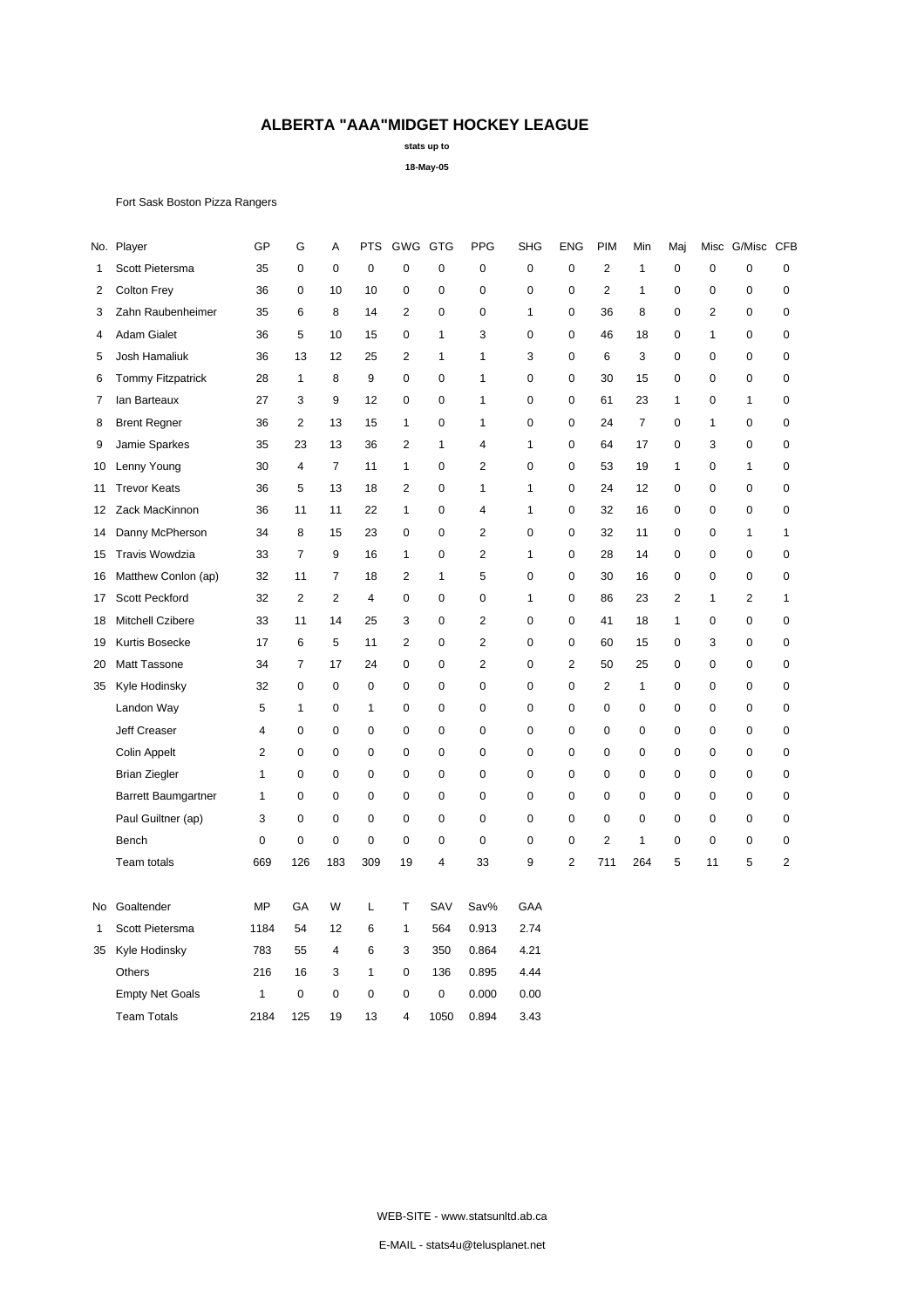**stats up to**

**18-May-05**

### CAC Gregg Distributors

|     | No. Player             | GP           | G              | Α              | <b>PTS</b>          | GWG            | GTG            | <b>PPG</b>     | SHG            | ENG            | <b>PIM</b>              | Min            | Maj          | Misc           | G/Misc CFB   |             |
|-----|------------------------|--------------|----------------|----------------|---------------------|----------------|----------------|----------------|----------------|----------------|-------------------------|----------------|--------------|----------------|--------------|-------------|
| 1   | Kris Lazaruk           | 35           | 0              | 0              | $\mathbf 0$         | $\mathbf 0$    | 0              | 0              | $\mathbf 0$    | 0              | $\mathbf{2}$            | 1              | 0            | $\mathbf 0$    | $\mathbf 0$  | $\mathbf 0$ |
| 4   | Kane Lafranchise       | 31           | 6              | 14             | 20                  | $\overline{2}$ | $\mathbf 0$    | 2              | 0              | $\mathbf{1}$   | 50                      | 5              | 0            | $\overline{4}$ | $\mathbf 0$  | 0           |
| 5   | Jason Riley            | 34           | $\mathbf{1}$   | 6              | $\overline{7}$      | $\mathbf 0$    | $\mathbf 0$    | 1              | 0              | $\mathbf 0$    | 36                      | 18             | 0            | $\mathbf 0$    | $\mathbf 0$  | 0           |
| 7   | Dave Lamouche          | 35           | 10             | 13             | 23                  | $\mathbf{1}$   | $\Omega$       | 6              | $\mathbf 0$    | $\mathbf{1}$   | 22                      | 11             | 0            | $\mathbf 0$    | $\mathbf 0$  | $\mathbf 0$ |
| 8   | Ben Lindemulder        | 32           | $\mathbf 0$    | 5              | 5                   | $\mathbf 0$    | $\mathbf 0$    | 0              | 0              | $\mathbf 0$    | 24                      | 12             | 0            | $\mathbf 0$    | $\mathbf 0$  | 0           |
| 9   | Drew Currah            | 32           | 9              | 10             | 19                  | $\mathbf 0$    | $\mathbf 0$    | $\overline{2}$ | 0              | $\mathbf 0$    | 54                      | 17             | 0            | $\overline{2}$ | $\mathbf 0$  | $\mathbf 0$ |
| 10  | Ron Sutherland         | 24           | 14             | 4              | 18                  | 5              | $\overline{2}$ | 2              | 0              | $\mathbf 0$    | 46                      | 18             | 0            | 1              | 0            | 0           |
| 11  | Jamie Easton           | 36           | 14             | 21             | 35                  | $\mathbf 0$    | $\mathbf 0$    | 8              | 0              | 0              | 26                      | 13             | 0            | $\mathbf 0$    | 0            | 0           |
| 12  | Nicholas Blair         | 34           | 6              | 17             | 23                  | $\mathbf 0$    | 0              | 1              | 0              | 0              | 70                      | 25             | 0            | 2              | 0            | 0           |
| 14  | Wayne Mount            | 36           | 6              | 8              | 14                  | $\mathbf 0$    | 0              | 1              | 1              | 0              | 14                      | 7              | 0            | 0              | 0            | $\mathbf 0$ |
| 15  | <b>Matthew York</b>    | 26           | 4              | $\overline{2}$ | 6                   | $\overline{2}$ | $\mathbf 0$    | $\overline{2}$ | 0              | $\mathbf 0$    | 48                      | 14             | 0            | 1              | $\mathbf{1}$ | 1           |
| 16  | <b>Matthew Cook</b>    | 34           | $\overline{2}$ | 10             | 12                  | $\mathbf 0$    | $\mathbf 0$    | 1              | 0              | 0              | 62                      | 16             | 0            | 2              | $\mathbf{1}$ | 1           |
| 17  | <b>Matthew Frattin</b> | 34           | 12             | 13             | 25                  | 2              | $\mathbf 0$    | 6              | $\mathbf 0$    | $\mathbf 0$    | 14                      | $\overline{7}$ | 0            | $\mathbf 0$    | $\mathbf 0$  | $\mathbf 0$ |
| 18  | Brandon Lai            | 28           | 11             | 8              | 19                  | $\mathbf 0$    | $\mathbf 0$    | 5              | 0              | $\mathbf 0$    | 22                      | 6              | 0            | $\mathbf 0$    | $\mathbf{1}$ | 1           |
| 19  | Trevor Jarvis          | 29           | 8              | $\overline{7}$ | 15                  | $\mathbf 0$    | $\mathbf{1}$   | 2              | 1              | $\mathbf 0$    | 2                       | $\mathbf{1}$   | 0            | $\mathbf 0$    | 0            | $\mathbf 0$ |
| 21  | <b>Thomas Stasiw</b>   | 29           | 0              | 10             | 10                  | $\mathbf 0$    | 0              | 0              | 0              | $\mathbf 0$    | 46                      | 13             | 0            | 2              | 0            | 0           |
| 22  | Scott Gabriel          | 31           | 3              | 5              | 8                   | 0              | $\mathbf{1}$   | 3              | 0              | 0              | 140                     | 45             | 0            | 5              | 0            | 0           |
| 24  | Craig Jackson          | 31           | 0              | 8              | 8                   | 0              | $\mathbf 0$    | 0              | 0              | 0              | 24                      | 12             | 0            | 0              | 0            | 0           |
| 31  | Reese Campbell         | 34           | $\mathbf 0$    | $\mathbf 0$    | $\mathbf 0$         | $\mathbf 0$    | $\mathbf 0$    | $\mathbf 0$    | 0              | $\mathbf 0$    | 6                       | 3              | 0            | $\mathbf 0$    | 0            | 0           |
|     | Kyle O'Hara            | 3            | $\mathbf 0$    | 1              | $\mathbf{1}$        | $\mathbf 0$    | $\mathbf 0$    | 0              | 0              | $\Omega$       | 8                       | 4              | 0            | $\mathbf 0$    | $\mathbf 0$  | 0           |
|     | Jake Kerr (ap)         | 5            | $\overline{2}$ | $\mathbf 0$    | $\overline{2}$      | $\mathbf 0$    | $\mathbf 0$    | $\mathbf 0$    | 0              | $\mathbf 0$    | $\overline{2}$          | $\mathbf{1}$   | 0            | 0              | $\mathbf 0$  | $\mathbf 0$ |
|     | Adam Young (ap)        | 11           | 1              | $\mathbf 0$    | $\mathbf{1}$        | $\mathbf 0$    | $\mathbf 0$    | 1              | $\mathbf 0$    | $\mathbf 0$    | 0                       | 0              | 0            | $\mathbf 0$    | $\mathbf 0$  | $\mathbf 0$ |
|     | Mark Baegren (ap)      | $\mathbf{1}$ | $\mathbf 0$    | $\mathbf 0$    | $\mathbf 0$         | $\mathbf 0$    | $\mathbf 0$    | 0              | 0              | $\mathbf 0$    | 0                       | 0              | 0            | $\mathbf 0$    | $\mathbf 0$  | 0           |
|     | Alex Harcott (ap)      | 3            | 1              | $\mathbf{1}$   | $\overline{2}$      | $\mathbf 0$    | $\mathbf 0$    | 0              | 0              | 0              | $\mathbf 0$             | 0              | 0            | $\mathbf 0$    | 0            | $\mathbf 0$ |
|     | Blake Marinkovich (ap) | 5            | 0              | $\mathbf 0$    | $\mathbf 0$         | $\mathbf 0$    | 0              | 0              | 0              | $\mathbf 0$    | 2                       | $\mathbf{1}$   | 0            | $\mathbf 0$    | 0            | 0           |
|     | Matt Clark (ap)        | 5            | 0              | 0              | 0                   | 0              | 0              | 0              | 0              | 0              | 2                       | 1              | 0            | 0              | 0            | 0           |
|     | Warreh Secord (ap)     | 1            | 0              | 0              | 0                   | 0              | $\mathbf 0$    | 0              | 0              | 0              | 0                       | 0              | 0            | 0              | 0            | 0           |
|     | Robert Cartwright (ap) | 1            | 0              | $\mathbf 0$    | $\mathbf 0$         | $\mathbf 0$    | $\mathbf 0$    | $\mathbf 0$    | 0              | $\mathbf 0$    | 15                      | 0              | $\mathbf{1}$ | $\mathbf 0$    | 1            | 0           |
|     | Bryce Storie (ap)      | 6            | $\mathbf 0$    | $\mathbf 0$    | $\mathbf 0$         | $\mathbf 0$    | $\mathbf 0$    | 0              | 0              | $\mathbf 0$    | 0                       | 0              | 0            | 0              | $\mathbf 0$  | 0           |
|     | Calvin Waquan (ap)     | 1            | $\mathbf 0$    | $\mathbf 0$    | $\mathbf 0$         | $\mathbf 0$    | $\mathbf 0$    | 0              | 0              | $\mathbf 0$    | $\overline{\mathbf{4}}$ | $\overline{2}$ | 0            | $\mathbf 0$    | $\mathbf 0$  | 0           |
|     | Justin Martin (ap)     | 1            | $\mathbf 0$    | $\mathbf 0$    | $\mathbf 0$         | $\mathbf 0$    | $\mathbf 0$    | 0              | $\mathbf 0$    | 0              | 0                       | 0              | 0            | $\mathbf 0$    | $\mathbf 0$  | 0           |
|     | Bench                  | 0            | 0              | $\mathbf 0$    | 0                   | 0              | 0              | 0              | 0              | 0              | 14                      | $\overline{2}$ | 0            | 0              | 1            | 0           |
|     | Team totals            | 648          | 110            | 163            | 273                 | 12             | $\overline{4}$ | 43             | $\overline{2}$ | $\overline{2}$ | 755                     | 255            | $\mathbf{1}$ | 19             | 5            | 3           |
| No. | Goaltender             | MP           | GA             | W              | L                   | т              | SAV            | Sav%           | GAA            |                |                         |                |              |                |              |             |
| 1   | Kris Lazaruk           | 1238         | 81             | 6              | 12                  | $\overline{2}$ | 732            | 0.900          | 3.93           |                |                         |                |              |                |              |             |
| 31  | Reese Campbell         | 900          | 59             | 5              | 8                   | 2              | 452            | 0.885          | 3.93           |                |                         |                |              |                |              |             |
|     | Others                 | 47           | $\,6\,$        | 0              | $\mathbf{1}$        | 0              | 36             | 0.857          | 7.66           |                |                         |                |              |                |              |             |
|     | <b>Empty Net Goals</b> | $\mathbf{1}$ | $\mathbf{1}$   | $\mathsf 0$    | $\mathsf{O}\xspace$ | 0              | $\mathsf 0$    | 0.000          | 0.00           |                |                         |                |              |                |              |             |
|     | <b>Team Totals</b>     | 2186         | 147            | 11             | 21                  | $\overline{4}$ | 1220           | 0.892          | 4.03           |                |                         |                |              |                |              |             |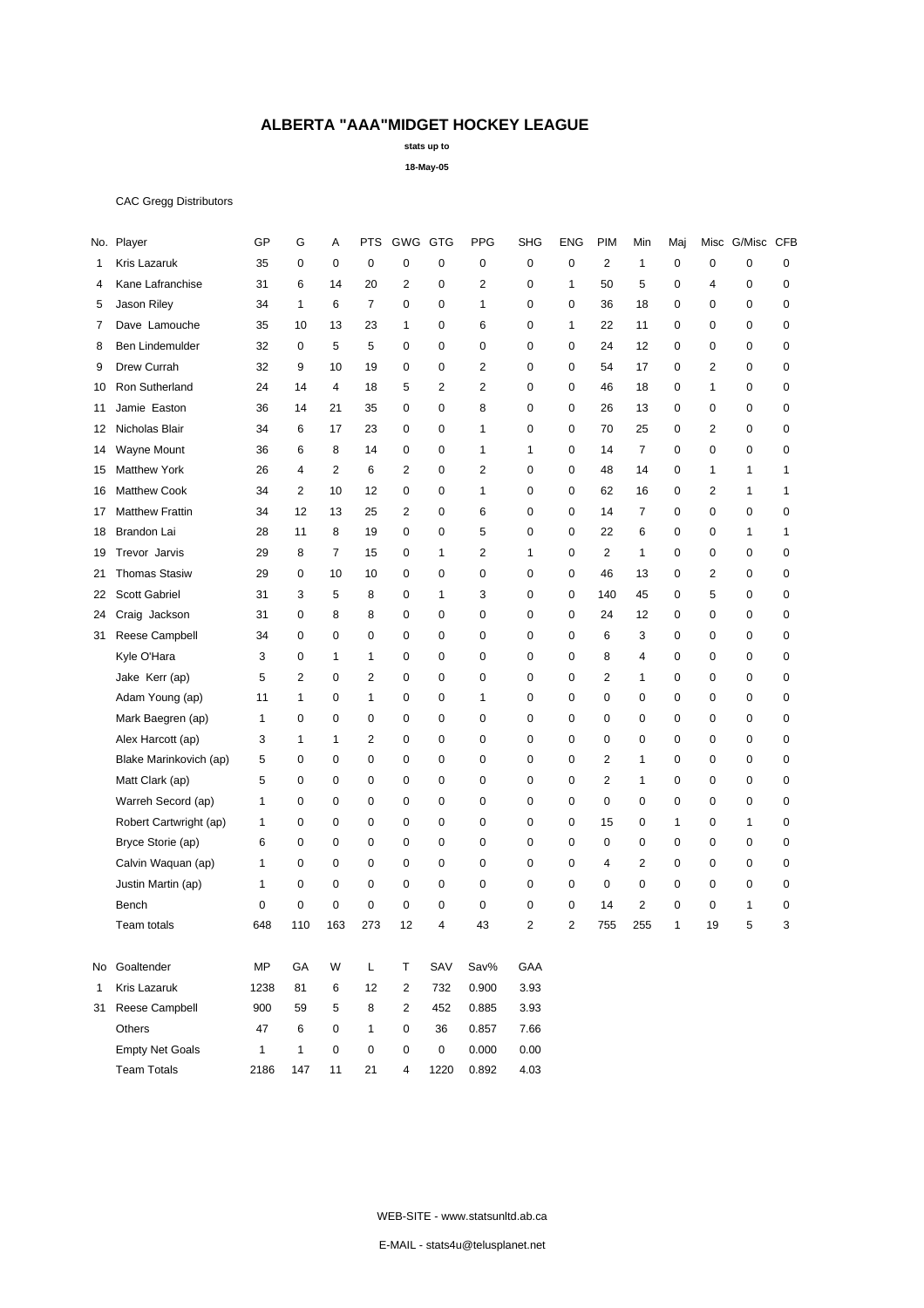**stats up to**

**18-May-05**

Sher Park J. Ennis Kings

| No. | Player                   | GP           | G              | А              | PTS | GWG GTG        |      | PPG            | <b>SHG</b>     | <b>ENG</b>  | PIM            | Min            | Maj         | Misc           | G/Misc CFB   |              |
|-----|--------------------------|--------------|----------------|----------------|-----|----------------|------|----------------|----------------|-------------|----------------|----------------|-------------|----------------|--------------|--------------|
| 1   | Jesse Layton             | 36           | 0              | 0              | 0   | 0              | 0    | 0              | 0              | $\mathbf 0$ | 0              | $\mathbf 0$    | 0           | $\mathbf 0$    | 0            | 0            |
| 2   | Patrick Kozyra           | 35           | 1              | $\overline{4}$ | 5   | 0              | 0    | $\mathbf 0$    | $\mathbf 0$    | 0           | 14             | $\overline{7}$ | $\mathbf 0$ | 0              | 0            | 0            |
| 4   | <b>Grant Wall</b>        | 29           | 3              | 5              | 8   | 1              | 0    | 1              | 0              | 0           | 46             | 13             | 0           | 2              | 0            | 0            |
| 6   | Jason Maxwell            | 29           | 3              | 12             | 15  | 0              | 0    | $\overline{2}$ | $\mathbf 0$    | $\mathbf 0$ | 12             | 6              | 0           | 0              | 0            | 0            |
| 7   | Stephan Schroter         | 25           | 1              | 2              | 3   | 0              | 0    | $\mathbf 0$    | 0              | 0           | 45             | 15             | 1           | 0              | 1            | 0            |
| 8   | Chase Holland (ap)       | 24           | $\overline{2}$ | 8              | 10  | $\mathbf{1}$   | 0    | $\mathbf 0$    | $\mathbf 0$    | $\mathbf 0$ | 8              | 4              | $\mathbf 0$ | 0              | $\mathbf 0$  | 0            |
| 9   | <b>Reid Fraser</b>       | 30           | 13             | 14             | 27  | $\overline{2}$ | 0    | 6              | $\mathbf{1}$   | 0           | 126            | 33             | 0           | 5              | $\mathbf{1}$ | 0            |
| 10  | <b>Michael Perry</b>     | 33           | 4              | 6              | 10  | $\mathbf{1}$   | 0    | 1              | 0              | 0           | 38             | 9              | 0           | $\mathbf{1}$   | 1            | 0            |
| 11  | <b>Braden Paquette</b>   | 36           | 8              | 6              | 14  | 1              | 0    | 1              | 0              | 0           | 18             | 9              | $\mathbf 0$ | 0              | $\mathbf 0$  | 0            |
| 12  | <b>Zach Dailey</b>       | 35           | 9              | 16             | 25  | 0              | 1    | 3              | 1              | 1           | 38             | 19             | 0           | 0              | $\mathbf 0$  | 0            |
| 14  | Jeff Bienvenue           | 26           | 5              | 6              | 11  | $\mathbf{1}$   | 0    | 3              | $\mathbf 0$    | 0           | 26             | 13             | 0           | 0              | 0            | 0            |
| 15  | Matt Hehr                | 28           | 4              | 10             | 14  | $\mathbf{1}$   | 0    | 0              | $\mathbf 0$    | 0           | 66             | 18             | 0           | 3              | 0            | 0            |
| 16  | Cody Pewar               | 31           | $\mathbf 0$    | 6              | 6   | 0              | 0    | $\mathbf 0$    | $\mathbf 0$    | $\mathbf 0$ | 72             | 26             | 0           | $\overline{2}$ | $\mathbf 0$  | 0            |
| 17  | <b>Tyler Komick</b>      | 34           | 10             | 7              | 17  | 0              | 0    | 4              | 0              | 0           | 30             | 10             | 0           | $\mathbf{1}$   | 0            | 0            |
| 18  | Greg Holmberg            | 27           | 1              | 5              | 6   | 0              | 0    | $\mathbf{1}$   | $\mathbf 0$    | $\mathbf 0$ | 40             | 15             | 0           | $\mathbf{1}$   | 0            | 0            |
| 19  | Shaun Johnston           | 30           | 6              | $\overline{c}$ | 8   | 0              | 0    | $\overline{2}$ | $\mathbf 0$    | 0           | 71             | 23             | 1           | $\mathbf{1}$   | 1            | 0            |
| 20  | Matt Schneider           | 34           | $\overline{2}$ | 7              | 9   | 0              | 0    | $\mathbf 0$    | $\mathbf 0$    | 0           | 109            | 32             | 1           | 2              | 2            | $\mathbf{1}$ |
| 21  | Daniel Spady             | 36           | $\overline{7}$ | 10             | 17  | 0              | 0    | 5              | $\mathbf 0$    | 0           | 40             | 10             | 0           | 0              | 2            | 2            |
| 22  | <b>Taylor McReynolds</b> | 34           | 12             | 8              | 20  | $\overline{2}$ | 0    | 3              | $\mathbf 0$    | 0           | 132            | 51             | 0           | 2              | $\mathbf{1}$ | 0            |
| 31  | Kurtis Mucha             | 35           | 0              | 0              | 0   | 0              | 0    | $\mathbf 0$    | $\mathbf 0$    | 0           | 6              | 3              | $\mathbf 0$ | 0              | $\mathbf 0$  | 0            |
|     | <b>Trevor VanBavel</b>   | 3            | 0              | 0              | 0   | 0              | 0    | 0              | 0              | 0           | 4              | $\overline{c}$ | 0           | 0              | 0            | 0            |
|     | David Filewich           | 5            | 0              | 4              | 4   | 0              | 0    | $\mathbf 0$    | 0              | $\mathbf 0$ | $\overline{2}$ | $\mathbf{1}$   | 0           | 0              | 0            | 0            |
|     | <b>Adam Nienheus</b>     | 1            | 0              | $\mathbf{1}$   | 1   | 0              | 0    | $\mathbf 0$    | 0              | 0           | 2              | 1              | 0           | 0              | 0            | 0            |
|     | Jordan Draper            | 1            | 1              | 0              | 1   | 0              | 0    | $\mathbf 0$    | 0              | 0           | 0              | 0              | 0           | 0              | $\mathbf 0$  | 0            |
|     | Jordan Schroter (ap)     | 1            | 0              | 0              | 0   | 0              | 0    | $\mathbf 0$    | 0              | 0           | $\mathbf 0$    | 0              | 0           | 0              | $\mathbf 0$  | 0            |
|     | Matt Woiken (ap)         | 1            | 0              | 0              | 0   | 0              | 0    | 0              | 0              | 0           | 0              | 0              | 0           | 0              | 0            | 0            |
|     | Trevor Schreiber (ap)    | 2            | 0              | 1              | 1   | 0              | 0    | $\mathbf 0$    | 0              | 0           | $\mathbf 0$    | 0              | 0           | 0              | 0            | 0            |
|     | Kellen Kunyk (ap)        | 1            | 0              | 0              | 0   | 0              | 0    | $\mathbf 0$    | $\mathbf 0$    | 0           | $\mathbf 0$    | $\mathbf 0$    | 0           | $\mathbf 0$    | 0            | 0            |
|     | Scott Hughes (ap)        | 1            | $\mathbf 0$    | 0              | 0   | 0              | 0    | $\mathbf 0$    | 0              | 0           | 0              | $\mathbf 0$    | 0           | 0              | 0            | 0            |
|     | Kevin Finlal (ap)        | 1            | 0              | 0              | 0   | 0              | 0    | $\mathbf 0$    | 0              | 0           | 0              | 0              | 0           | 0              | $\mathbf 0$  | 0            |
|     | Bench                    | 0            | $\mathbf 0$    | 0              | 0   | 0              | 0    | $\mathbf 0$    | $\mathbf 0$    | 0           | 16             | 3              | $\mathbf 0$ | 0              | 1            | 0            |
|     | Team totals              | 644          | 92             | 140            | 232 | 10             | 1    | 32             | $\overline{c}$ | 1           | 961            | 323            | 3           | 20             | 10           | 3            |
| No  | Goaltender               | <b>MP</b>    | GA             | W              | Г   | Т              | SAV  | Sav%           | GAA            |             |                |                |             |                |              |              |
| 1   | Jesse Layton             | 764          | 56             | 4              | 8   | 0              | 444  | 0.888          | 4.40           |             |                |                |             |                |              |              |
| 31  | Kurtis Mucha             | 1404         | 77             | 6              | 17  | 1              | 856  | 0.917          | 3.29           |             |                |                |             |                |              |              |
|     | <b>Empty Net Goals</b>   | $\mathbf{1}$ | $\mathbf{1}$   | 0              | 0   | 0              | 0    | 0.000          | 0.00           |             |                |                |             |                |              |              |
|     | <b>Team Totals</b>       | 2169         | 134            | $10$           | 25  | $\mathbf{1}$   | 1300 | 0.907          | 3.71           |             |                |                |             |                |              |              |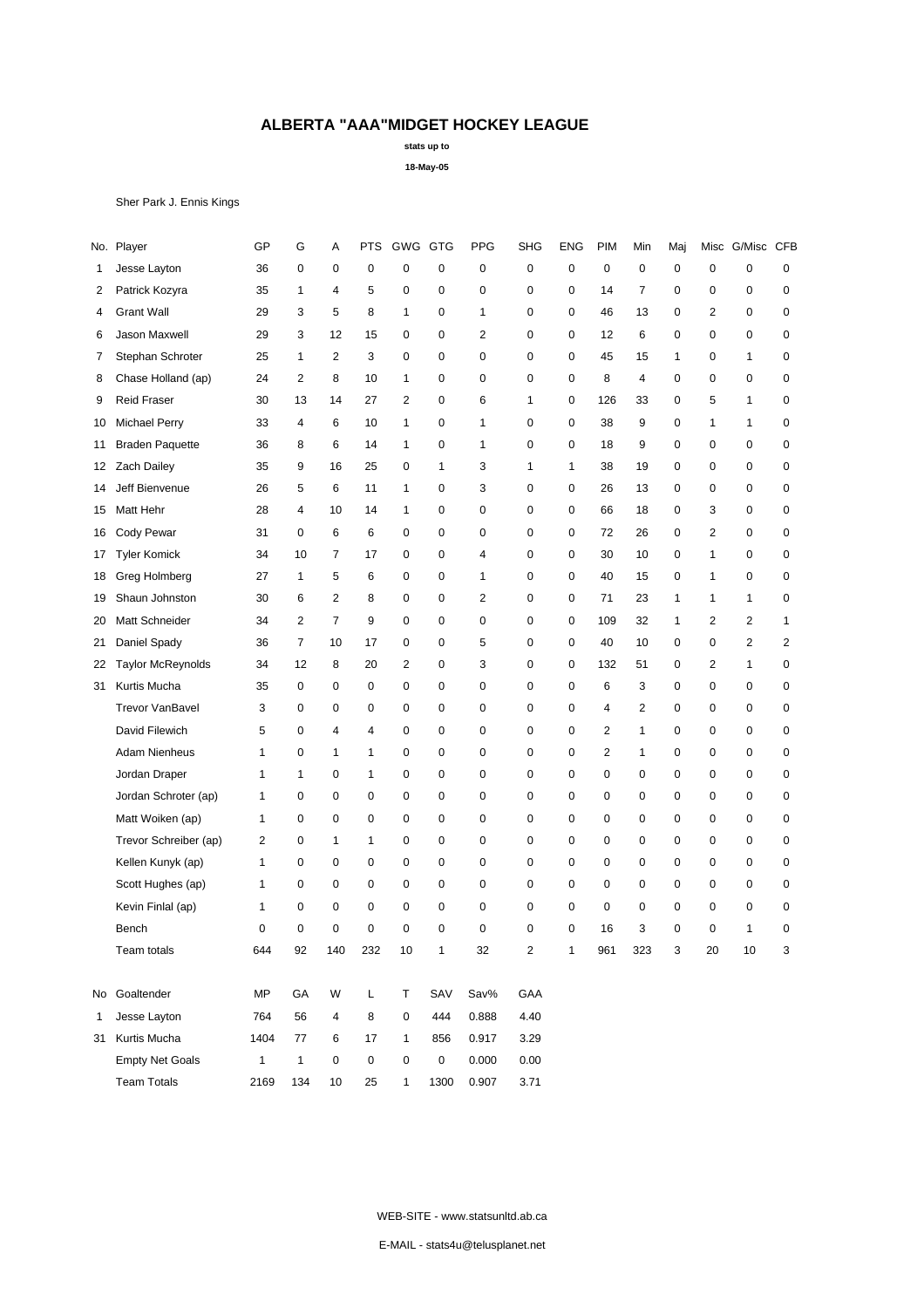**stats up to**

**18-May-05**

Knights of Columbus Pats

|                               |                |                |                |                |                |                |                |                |             |             |                | Maj              |                |                  |              |
|-------------------------------|----------------|----------------|----------------|----------------|----------------|----------------|----------------|----------------|-------------|-------------|----------------|------------------|----------------|------------------|--------------|
| <b>Brad Werhun</b>            | 35             | $\mathbf 0$    | $\overline{2}$ | $\overline{2}$ | 0              | 0              | $\mathbf 0$    | $\pmb{0}$      | 0           | $\mathbf 0$ | $\pmb{0}$      | $\mathbf 0$      | $\mathbf 0$    | 0                | $\pmb{0}$    |
| <b>Grant Barr</b>             | 32             | $\mathbf 0$    | $\mathbf{1}$   | 1              | 0              | 0              | $\mathbf 0$    | $\mathbf 0$    | 0           | 16          | 3              | 0                | $\mathbf{1}$   | 0                | $\pmb{0}$    |
| Jared Spurgeon                | 26             | 9              | 12             | 21             | 0              | 0              | $\mathbf{1}$   | $\mathbf{1}$   | 0           | 16          | 8              | 0                | $\mathbf 0$    | 0                | $\pmb{0}$    |
| <b>Austin Porter</b>          | 25             | $\mathbf 0$    | 5              | 5              | 0              | 0              | $\mathbf 0$    | $\pmb{0}$      | $\mathbf 0$ | 70          | 25             | $\mathbf 0$      | $\overline{2}$ | 0                | $\pmb{0}$    |
| <b>Andrew Bentz</b>           | 36             | $\overline{7}$ | 17             | 24             | $\mathbf{1}$   | 1              | 3              | $\mathbf 0$    | 0           | 52          | 21             | 0                | $\mathbf{1}$   | $\boldsymbol{0}$ | $\mathbf 0$  |
| <b>Eric Fraser</b>            | 34             | $\mathbf{1}$   | 4              | 5              | $\mathbf{1}$   | 0              | $\mathbf{1}$   | $\mathbf 0$    | 0           | 58          | 19             | $\mathbf 0$      | $\overline{2}$ | 0                | 0            |
| <b>Matthew Smith</b>          | 34             | $\mathbf{1}$   | 10             | 11             | 0              | 0              | $\mathbf{1}$   | $\pmb{0}$      | 0           | 10          | 5              | $\boldsymbol{0}$ | $\mathbf 0$    | 0                | $\pmb{0}$    |
| <b>Tyler Ennis</b>            | 36             | 15             | 17             | 32             | 1              | 0              | $\overline{7}$ | $\mathbf 0$    | 0           | 10          | 5              | 0                | 0              | 0                | $\mathbf 0$  |
| Kevin Bui                     | 36             | $\overline{7}$ | 22             | 29             | $\overline{c}$ | 0              | $\mathbf{1}$   | $\pmb{0}$      | 0           | 6           | 3              | $\mathbf 0$      | 0              | 0                | $\pmb{0}$    |
| Michael MacAngus              | 36             | 22             | 27             | 49             | 3              | 0              | 14             | $\mathbf 0$    | 0           | 22          | 11             | $\mathbf 0$      | 0              | 0                | 0            |
| Jordan Kary                   | 36             | 21             | 18             | 39             | $\overline{2}$ | 0              | 9              | $\mathbf 0$    | 0           | 46          | 18             | 0                | $\mathbf{1}$   | 0                | $\pmb{0}$    |
| <b>Matt Meropoulis</b><br>12  | 32             | 8              | $\overline{2}$ | 10             | 4              | 0              | $\mathbf{1}$   | $\mathbf 0$    | 0           | 36          | 18             | $\mathbf 0$      | 0              | 0                | $\pmb{0}$    |
| Jesse Martin                  | 30             | 17             | 28             | 45             | 3              | 0              | $\overline{4}$ | 3              | 0           | 70          | 15             | $\mathbf 0$      | $\overline{2}$ | $\overline{2}$   | $\mathbf{1}$ |
| <b>Scott Elkow</b>            | 36             | 9              | 6              | 15             | 0              | 0              | $\overline{4}$ | $\mathbf 0$    | 0           | 86          | 33             | 0                | $\overline{2}$ | 0                | 0            |
| Cody Guse                     | 34             | $\overline{2}$ | 5              | $\overline{7}$ | 0              | 0              | $\mathbf{1}$   | $\pmb{0}$      | $\mathbf 0$ | 47          | 16             | $\mathbf{1}$     | $\mathbf 0$    | $\mathbf{1}$     | $\pmb{0}$    |
| Kevin Mack<br>17              | 36             | 11             | 13             | 24             | 3              | $\overline{2}$ | $\overline{2}$ | 0              | $\mathbf 0$ | 34          | 12             | $\mathbf 0$      | $\mathbf{1}$   | 0                | 0            |
| Ethan Pacholok                | 36             | $\overline{2}$ | 9              | 11             | $\mathbf{1}$   | 0              | 0              | $\mathbf 0$    | 0           | 8           | 4              | 0                | $\mathbf 0$    | 0                | $\mathbf 0$  |
| Michael Bolzon                | 32             | 6              | 14             | 20             | $\mathbf{1}$   | 0              | $\mathbf{1}$   | $\mathbf 0$    | 0           | 115         | 35             | 1                | 3              | $\mathbf{1}$     | $\mathbf 0$  |
| <b>Travis Rolheiser</b><br>31 | 36             | 0              | 0              | 0              | 0              | 0              | 0              | $\mathbf 0$    | 0           | 0           | $\mathbf 0$    | 0                | 0              | 0                | 0            |
| Lance St. Martin              | $\overline{c}$ | 0              | 0              | 0              | 0              | 0              | $\mathbf 0$    | $\mathbf 0$    | 0           | 0           | $\mathbf 0$    | 0                | 0              | 0                | 0            |
| Jacob Penner                  | 6              | 0              | 0              | $\mathbf 0$    | 0              | 0              | $\mathbf 0$    | $\pmb{0}$      | 0           | $\mathbf 0$ | $\mathbf 0$    | $\mathbf 0$      | $\mathbf 0$    | 0                | $\pmb{0}$    |
| Barrett Baumgartner           | 1              | 0              | 0              | 0              | 0              | 0              | 0              | $\mathbf 0$    | 0           | $\mathbf 0$ | $\mathbf 0$    | 0                | $\mathbf 0$    | $\pmb{0}$        | $\pmb{0}$    |
| Scott Enders (ap)             | 8              | 0              | 0              | $\mathbf 0$    | 0              | 0              | $\mathbf 0$    | $\mathbf 0$    | 0           | $\mathbf 0$ | $\mathbf 0$    | 0                | $\mathbf 0$    | 0                | $\pmb{0}$    |
| Jason Suankhuizen (ap)        | 3              | $\mathbf 0$    | 0              | $\mathbf 0$    | 0              | 0              | $\mathbf 0$    | $\pmb{0}$      | $\mathbf 0$ | $\mathbf 0$ | $\mathbf 0$    | $\mathbf 0$      | $\mathbf 0$    | 0                | $\pmb{0}$    |
| Andrew MacDonald (ap)         | 3              | 0              | 0              | $\mathbf 0$    | 0              | 0              | 0              | $\mathbf 0$    | 0           | 10          | $\mathbf 0$    | 0                | $\mathbf{1}$   | 0                | $\mathbf 0$  |
| Brendam MacDonald (ap)        | 2              | $\mathbf 0$    | 0              | $\pmb{0}$      | 0              | 0              | $\mathbf 0$    | $\mathbf 0$    | 0           | 0           | 0              | $\mathbf 0$      | 0              | 0                | 0            |
| Bench                         | 0              | $\mathbf 0$    | $\overline{0}$ | $\mathbf 0$    | 0              | 0              | $\mathbf 0$    | $\pmb{0}$      | 0           | 24          | $\overline{2}$ | $\mathbf 0$      | $\mathbf 0$    | $\overline{c}$   | $\pmb{0}$    |
| Team totals                   | 663            | 138            | 212            | 350            | 22             | 3              | 50             | $\overline{4}$ | 0           | 736         | 253            | $\overline{2}$   | 16             | 6                | $\mathbf{1}$ |
| Goaltender<br>No              | MP             | GA             | W              | Г              | Т              | SAV            | Sav%           | GAA            |             |             |                |                  |                |                  |              |
| <b>Brad Werhun</b>            | 1499           | 73             | 14             | 8              | 2              | 640            | 0.898          | 2.92           |             |             |                |                  |                |                  |              |
| <b>Travis Rolheiser</b>       | 638            | 41             | 7              | 3              | $\mathbf{1}$   | 302            | 0.880          | 3.86           |             |             |                |                  |                |                  |              |
| Others                        | 40             | 3              | 1              | 0              | 0              | 11             | 0.786          | 4.50           |             |             |                |                  |                |                  |              |
| <b>Empty Net Goals</b>        | 1              | 1              | 0              | 0              | 0              | 0              | 0.000          | 0.00           |             |             |                |                  |                |                  |              |
| <b>Team Totals</b>            | 2178           | 118            | 22             | 11             | 3              | 953            | 0.890          | 3.25           |             |             |                |                  |                |                  |              |
|                               |                |                |                |                |                |                |                |                |             |             |                |                  |                |                  |              |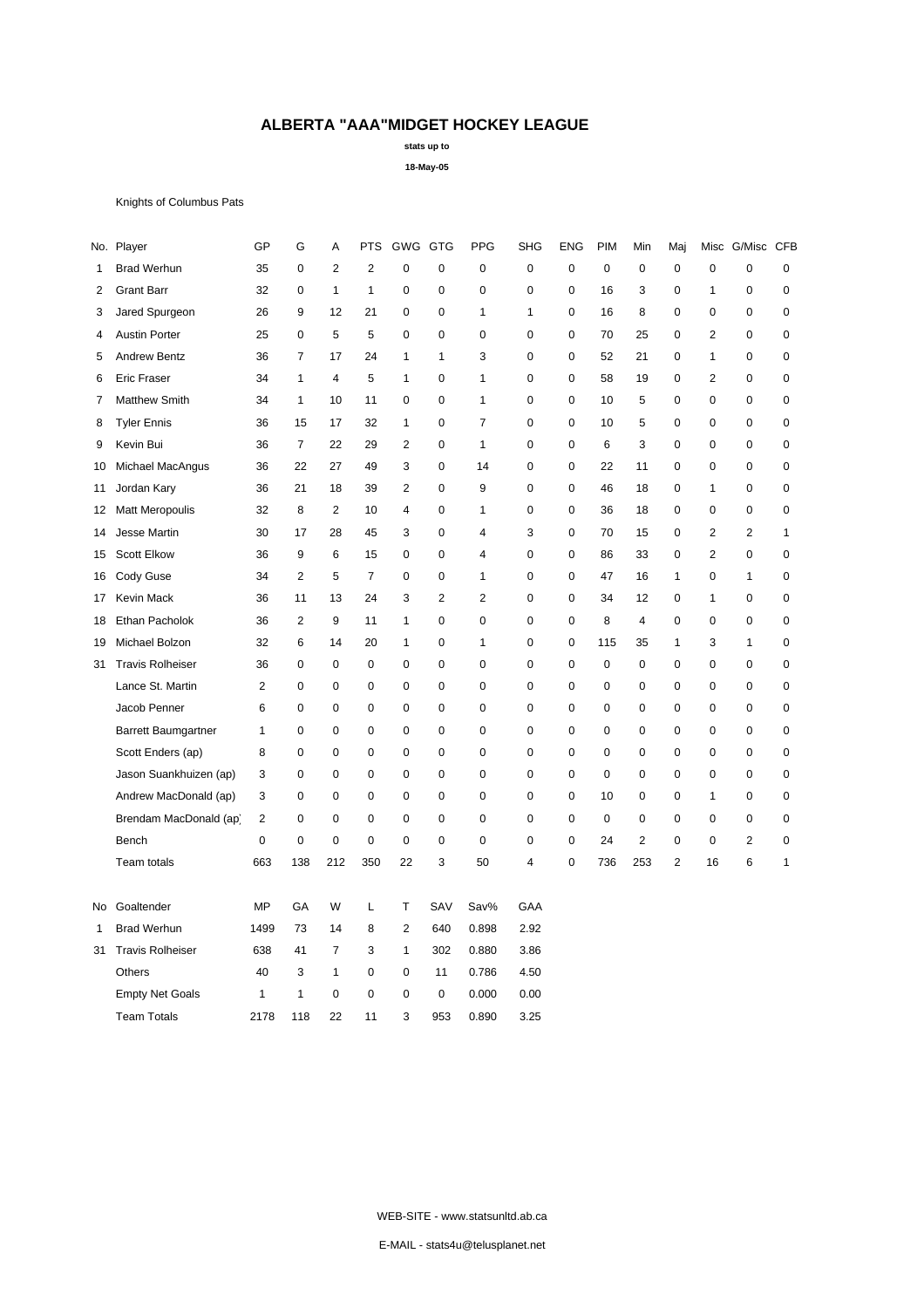**stats up to**

**18-May-05**

### SSAC Boston Pizza Athletics

|    | No. Player                 | GP          | G              | А              | <b>PTS</b>     | GWG GTG                 |                | <b>PPG</b>     | <b>SHG</b>     | <b>ENG</b>  | <b>PIM</b>  | Min            | Maj       |                | Misc G/Misc CFB |              |
|----|----------------------------|-------------|----------------|----------------|----------------|-------------------------|----------------|----------------|----------------|-------------|-------------|----------------|-----------|----------------|-----------------|--------------|
| 1  | Keanan Boomer              | 34          | $\mathbf 0$    | $\mathbf{2}$   | $\overline{2}$ | $\mathbf 0$             | 0              | $\mathbf 0$    | $\mathbf 0$    | $\mathbf 0$ | $\pmb{0}$   | 0              | $\pmb{0}$ | $\mathbf 0$    | $\mathbf 0$     | $\mathbf 0$  |
| 2  | Cameron Ritchie            | 36          | 4              | 13             | 17             | 1                       | 0              | 0              | $\overline{2}$ | 0           | 20          | 10             | 0         | 0              | 0               | 0            |
| 3  | David Sotheran             | 36          | $\mathbf 0$    | 3              | 3              | 0                       | 0              | $\mathbf 0$    | $\mathbf 0$    | $\mathbf 0$ | 50          | 20             | 0         | 1              | $\mathbf 0$     | 0            |
| 4  | <b>Taylor Fedun</b>        | 36          | $\overline{7}$ | 13             | 20             | $\overline{2}$          | $\mathbf{1}$   | 1              | $\mathbf 0$    | $\mathbf 0$ | 68          | 29             | 0         | 1              | $\mathbf 0$     | $\mathbf 0$  |
| 5  | <b>Riley Laforge</b>       | 36          | $\mathbf{1}$   | 6              | $\overline{7}$ | 0                       | 0              | 1              | $\mathbf 0$    | 0           | 8           | 4              | 0         | $\mathbf 0$    | 0               | 0            |
| 6  | Jesse Craige               | 35          | 3              | 18             | 21             | 1                       | 0              | 0              | $\mathbf{1}$   | 0           | 62          | 26             | 0         | 1              | 0               | 0            |
| 7  | Adam Ross                  | 31          | 6              | 12             | 18             | $\mathbf{1}$            | 0              | 2              | $\mathbf 0$    | $\mathbf 0$ | 26          | 13             | 0         | 0              | 0               | 0            |
| 8  | Connor Hardowa             | 36          | $\overline{2}$ | 6              | 8              | 0                       | 0              | 1              | $\mathbf 0$    | 0           | 14          | $\overline{7}$ | 0         | 0              | 0               | 0            |
| 9  | <b>Bradley Tierney</b>     | 36          | 21             | 17             | 38             | $\mathbf{1}$            | 1              | 6              | $\mathbf{1}$   | 0           | 30          | 15             | 0         | $\mathbf 0$    | $\mathbf 0$     | $\pmb{0}$    |
| 10 | <b>Scott Mcneill</b>       | 36          | 9              | 18             | 27             | $\mathbf{1}$            | 0              | $\overline{2}$ | $\mathbf 0$    | $\mathbf 0$ | 26          | 13             | 0         | $\mathbf 0$    | $\mathbf 0$     | $\pmb{0}$    |
| 11 | <b>Garrett Meger</b>       | 35          | 6              | 10             | 16             | 1                       | 0              | $\overline{c}$ | $\mathbf 0$    | $\Omega$    | 4           | $\overline{2}$ | 0         | 0              | 0               | 0            |
| 12 | Ben Walker                 | 31          | $\overline{2}$ | 6              | 8              | 0                       | 0              | 1              | $\mathbf 0$    | $\mathbf 0$ | 14          | $\overline{7}$ | 0         | 0              | 0               | 0            |
| 14 | Mark Krupicz               | 36          | 8              | 12             | 20             | $\mathbf{1}$            | 0              | $\mathbf 0$    | $\mathbf{1}$   | 0           | 12          | 6              | 0         | $\mathbf 0$    | 0               | $\mathbf 0$  |
| 15 | <b>Tyrel Spitzer</b>       | 30          | 4              | 4              | 8              | 1                       | 2              | 0              | $\mathbf 0$    | 0           | 33          | 9              | 1         | $\mathbf 0$    | 1               | $\mathbf{1}$ |
| 17 | Jason Vokey                | 34          | 14             | 20             | 34             | $\overline{2}$          | 0              | 4              | $\mathbf 0$    | 0           | 160         | 40             | 0         | 7              | 1               | 0            |
| 18 | Lindsay Nielsen            | 36          | 16             | 18             | 34             | $\overline{c}$          | $\overline{2}$ | 3              | $\overline{2}$ | $\mathbf 0$ | 18          | 9              | 0         | $\pmb{0}$      | $\mathbf 0$     | 0            |
| 19 | Matt Wear                  | 32          | 14             | 17             | 31             | $\overline{c}$          | $\overline{c}$ | 4              | $\mathbf 0$    | 0           | 18          | 9              | 0         | 0              | 0               | 0            |
| 20 | Justin Delong              | 30          | 3              | 3              | 6              | $\mathbf 0$             | 0              | 0              | $\mathbf 0$    | 0           | 48          | 14             | 0         | $\overline{2}$ | 0               | $\pmb{0}$    |
| 31 | Brennan Haycock            | 36          | $\mathbf 0$    | $\mathbf{1}$   | $\mathbf{1}$   | 0                       | 0              | $\mathbf 0$    | $\mathbf 0$    | 0           | $\mathbf 0$ | $\mathbf 0$    | 0         | $\mathbf 0$    | $\mathbf 0$     | $\mathbf 0$  |
|    | Barry Jacobs               | 5           | $\mathbf 0$    | $\mathbf 0$    | 0              | 0                       | 0              | 0              | $\mathbf 0$    | 0           | 4           | 2              | 0         | 0              | 0               | 0            |
|    | <b>Micheal Tayler</b>      | 5           | $\mathbf 0$    | 1              | 1              | 0                       | 0              | $\mathbf 0$    | $\mathbf 0$    | 0           | 8           | 4              | 0         | 0              | 0               | 0            |
|    | Justin Roethlingshoefer (¿ | 1           | $\mathbf 0$    | $\mathbf 0$    | $\mathbf 0$    | 0                       | 0              | $\mathbf 0$    | $\mathbf 0$    | 0           | $\mathbf 0$ | 0              | 0         | $\mathbf 0$    | $\mathbf 0$     | $\pmb{0}$    |
|    | Jordan Rowley (ap)         | 1           | 0              | $\mathbf 0$    | 0              | 0                       | 0              | $\mathbf 0$    | $\mathbf 0$    | 0           | $\mathbf 0$ | 0              | 0         | $\mathbf 0$    | 0               | 0            |
|    | Jesse Little (ap)          | 3           | $\mathbf 0$    | $\mathbf 0$    | $\mathbf 0$    | 0                       | 0              | $\mathbf 0$    | $\mathbf 0$    | $\mathbf 0$ | $\mathbf 0$ | $\mathbf 0$    | 0         | 0              | $\mathbf 0$     | 0            |
|    | Bench                      | $\mathbf 0$ | $\mathbf 0$    | $\mathbf 0$    | $\mathbf 0$    | $\mathbf 0$             | 0              | $\mathbf 0$    | $\mathbf 0$    | $\mathbf 0$ | 20          | 5              | 0         | $\mathbf 0$    | $\mathbf{1}$    | 0            |
|    | Team totals                | 667         | 120            | 200            | 320            | 16                      | 8              | 27             | $\overline{7}$ | 0           | 643         | 244            | 1         | 12             | 3               | 1            |
| No | Goaltender                 | MP          | GA             | W              | L              | Т                       | SAV            | Sav%           | GAA            |             |             |                |           |                |                 |              |
| 1  | Keanan Boomer              | 1332        | 49             | 14             | 5              | $\overline{4}$          | 536            | 0.916          | 2.21           |             |             |                |           |                |                 |              |
| 31 | Brennan Haycock            | 848         | 50             | $\overline{2}$ | 6              | $\overline{\mathbf{4}}$ | 352            | 0.876          | 3.54           |             |             |                |           |                |                 |              |
|    | Others                     | 28          | $\overline{2}$ | $\mathbf 0$    | $\mathbf{1}$   | 0                       | 18             | 0.900          | 4.29           |             |             |                |           |                |                 |              |
|    | <b>Empty Net Goals</b>     | 1           | 1              | 0              | 0              | 0                       | 0              | 0.000          | 0.00           |             |             |                |           |                |                 |              |
|    | <b>Team Totals</b>         | 2209        | 102            | 16             | 12             | 8                       | 906            | 0.899          | 2.77           |             |             |                |           |                |                 |              |

WEB-SITE - www.statsunltd.ab.ca

E-MAIL - stats4u@telusplanet.net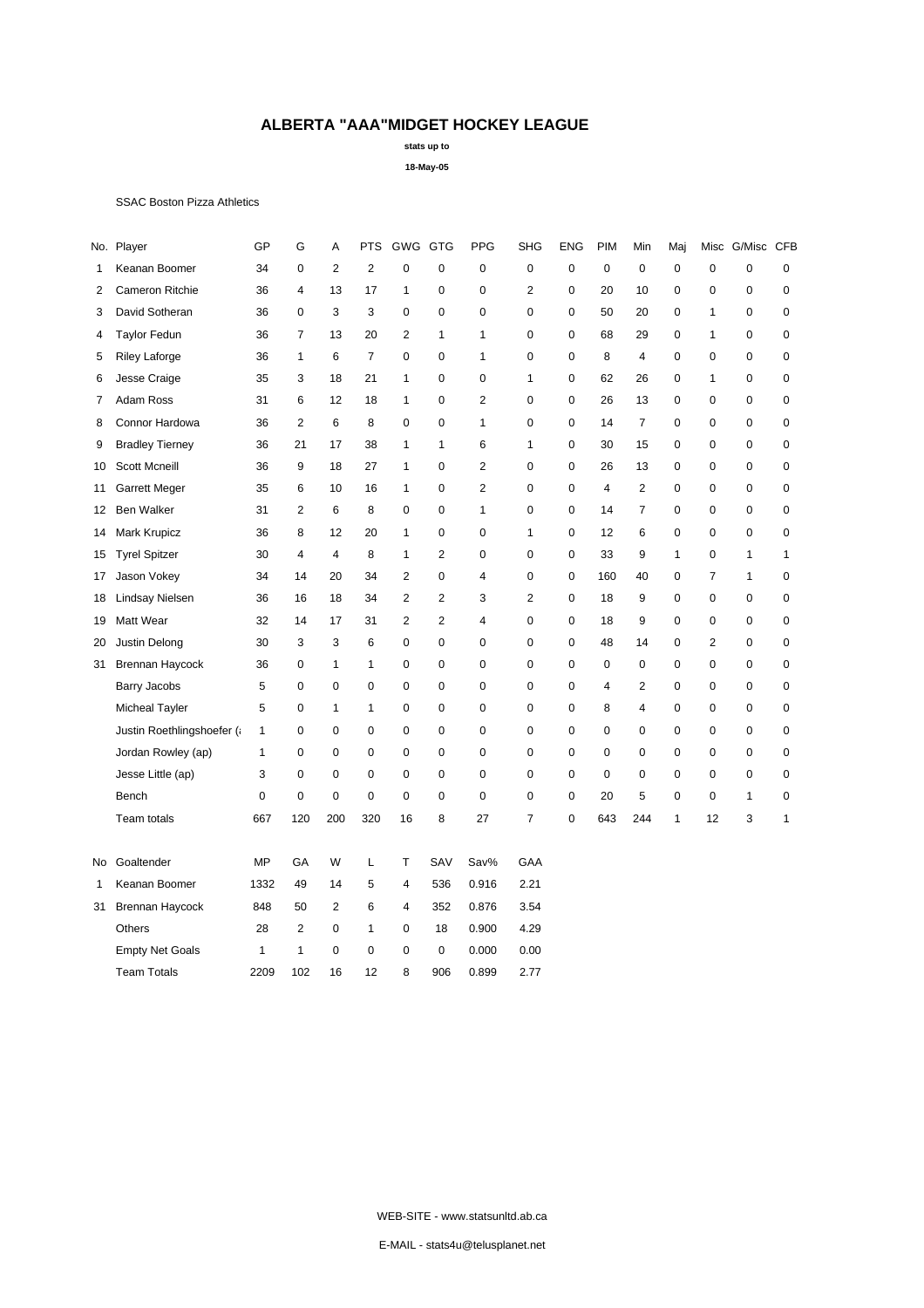**stats up to**

**18-May-05**

#### St Albert Elite Raiders

|    | No. Player             | GP             | G              | А              | <b>PTS</b>     | GWG GTG                 |              | PPG            | <b>SHG</b>     | <b>ENG</b>  | <b>PIM</b>     | Min                     | Maj            | Misc                    | G/Misc CFB     |                         |
|----|------------------------|----------------|----------------|----------------|----------------|-------------------------|--------------|----------------|----------------|-------------|----------------|-------------------------|----------------|-------------------------|----------------|-------------------------|
| 2  | Andy Chapman           | 29             | $\mathbf 0$    | 5              | 5              | $\mathbf 0$             | $\pmb{0}$    | $\mathbf 0$    | $\pmb{0}$      | $\mathsf 0$ | 64             | 22                      | 0              | $\pmb{0}$               | $\overline{2}$ | $\overline{c}$          |
| 3  | Josh Kaliel            | 25             | $\mathbf{1}$   | 3              | $\overline{4}$ | 0                       | 0            | $\mathbf 0$    | $\mathbf 0$    | $\mathbf 0$ | 14             | $\overline{7}$          | 0              | $\mathbf 0$             | $\mathbf 0$    | 0                       |
| 4  | Justin Zunti           | 19             | $\mathbf 0$    | $\overline{2}$ | $\overline{2}$ | 0                       | 0            | $\mathbf 0$    | $\mathbf 0$    | 0           | 12             | 6                       | 0              | $\mathbf 0$             | $\mathbf 0$    | $\pmb{0}$               |
| 5  | Nik Holden             | 35             | $\overline{7}$ | 15             | 22             | 0                       | 0            | $\overline{2}$ | 1              | 0           | 24             | 12                      | 0              | 0                       | $\mathbf 0$    | $\mathbf 0$             |
| 6  | <b>Mike Lutes</b>      | 23             | 3              | 10             | 13             | $\mathbf 0$             | 0            | 1              | $\mathbf 0$    | $\mathbf 0$ | 36             | 13                      | 0              | 1                       | $\mathbf 0$    | 0                       |
| 7  | Chris Olson            | 32             | 5              | 14             | 19             | $\mathbf{1}$            | 0            | $\mathbf 0$    | $\mathbf 0$    | 0           | 53             | 19                      | $\mathbf{1}$   | $\mathbf 0$             | $\mathbf{1}$   | $\mathbf{1}$            |
| 8  | <b>Travis Dunstall</b> | 35             | 12             | 13             | 25             | 3                       | 0            | 3              | $\mathbf 0$    | $\mathbf 0$ | 42             | 16                      | 0              | 1                       | $\mathbf 0$    | 0                       |
| 9  | lan McGuinness         | 36             | 13             | 15             | 28             | $\mathbf{1}$            | 0            | $\mathbf 0$    | $\mathbf 0$    | $\mathbf 0$ | 24             | 12                      | 0              | $\mathbf 0$             | $\mathbf 0$    | 0                       |
| 10 | Jordan Blazuk          | 34             | 12             | 12             | 24             | $\mathbf{1}$            | 1            | 3              | $\mathbf{1}$   | $\mathbf 0$ | 32             | 11                      | 0              | 0                       | $\mathbf{1}$   | 1                       |
| 11 | Reade Wolansky         | 35             | $\overline{4}$ | 6              | 10             | $\mathbf 0$             | 0            | 3              | $\mathbf 0$    | 0           | 58             | 29                      | 0              | $\mathbf 0$             | $\mathbf 0$    | 0                       |
| 12 | Ryan Weber             | 36             | 10             | 14             | 24             | $\overline{2}$          | $\mathbf{1}$ | 3              | $\overline{2}$ | 0           | 44             | 17                      | 0              | 1                       | $\mathbf 0$    | 0                       |
| 14 | Ben Mahon              | 35             | $\mathbf{1}$   | 6              | $\overline{7}$ | 0                       | 0            | 1              | $\mathbf 0$    | 0           | 109            | 32                      | $\mathbf{1}$   | 3                       | $\mathbf{1}$   | 0                       |
| 15 | Owen Chatwin           | 35             | 8              | 13             | 21             | $\overline{2}$          | $\mathbf{1}$ | $\overline{2}$ | $\mathbf{1}$   | $\mathbf 0$ | 58             | 19                      | 0              | $\overline{2}$          | $\mathbf 0$    | 0                       |
| 16 | Derek Yurdiga          | 34             | 6              | 6              | 12             | 0                       | 0            | $\overline{2}$ | $\mathbf 0$    | 0           | 6              | 3                       | 0              | $\mathbf 0$             | $\mathbf 0$    | 0                       |
| 17 | Matt Schmermund        | 36             | 6              | 13             | 19             | $\mathbf{1}$            | 0            | 3              | $\mathbf{1}$   | $\mathbf 0$ | 46             | 13                      | 0              | $\mathbf 0$             | $\mathbf 2$    | $\overline{\mathbf{c}}$ |
| 18 | Derek Lewis            | 34             | 10             | 12             | 22             | $\overline{2}$          | 1            | 1              | $\mathbf 0$    | $\mathbf 0$ | 28             | 9                       | 0              | 1                       | $\mathbf 0$    | 0                       |
| 19 | Spencer McAvoy         | 30             | 5              | $\overline{7}$ | 12             | 0                       | 0            | 4              | $\pmb{0}$      | $\mathbf 0$ | 54             | 12                      | 0              | $\overline{\mathbf{c}}$ | $\mathbf{1}$   | 0                       |
| 20 | Scott Hudson           | 33             | 17             | 15             | 32             | $\mathbf{1}$            | 0            | $\overline{2}$ | $\mathbf{1}$   | $\mathbf 0$ | 14             | $\overline{7}$          | 0              | $\mathbf 0$             | $\mathbf 0$    | 0                       |
| 29 | Dean Holsted           | 34             | $\mathbf 0$    | $\mathbf 0$    | $\mathbf 0$    | 0                       | 0            | $\mathbf 0$    | $\mathbf 0$    | $\mathbf 0$ | $\overline{2}$ | 1                       | 0              | $\mathbf 0$             | $\mathbf 0$    | 0                       |
| 31 | <b>Todd Snihur</b>     | 32             | $\mathbf 0$    | $\mathbf 0$    | 0              | 0                       | 0            | $\mathbf 0$    | $\mathbf 0$    | 0           | 8              | 4                       | 0              | $\mathbf 0$             | $\mathbf 0$    | 0                       |
|    | Kirk Malin             | 6              | $\mathbf 0$    | 1              | $\mathbf{1}$   | 0                       | 0            | $\mathbf 0$    | $\mathbf 0$    | $\mathbf 0$ | $\overline{4}$ | $\overline{\mathbf{c}}$ | 0              | $\mathbf 0$             | $\mathbf 0$    | 0                       |
|    | Nik Yaremchuk          | $\overline{2}$ | $\pmb{0}$      | $\mathbf{1}$   | $\mathbf{1}$   | 0                       | 0            | $\mathbf 0$    | $\mathbf 0$    | 0           | 0              | $\mathbf 0$             | 0              | $\pmb{0}$               | $\mathbf 0$    | $\pmb{0}$               |
|    | Lance St. Martin (ap)  | 8              | 1              | 1              | $\overline{2}$ | 0                       | 0            | $\mathbf 0$    | $\mathbf 0$    | 0           | $\mathbf 0$    | $\mathbf 0$             | 0              | $\pmb{0}$               | $\mathbf 0$    | $\pmb{0}$               |
|    | Ryan Stanton (ap)      | 8              | 0              | $\mathbf 0$    | $\pmb{0}$      | 0                       | 0            | $\mathbf 0$    | $\mathbf 0$    | 0           | $\overline{c}$ | 1                       | 0              | 0                       | $\mathbf 0$    | 0                       |
|    | Justin Bunz (ap)       | 1              | 0              | $\mathbf 0$    | $\mathbf 0$    | 0                       | 0            | $\mathbf 0$    | $\mathbf 0$    | 0           | 0              | 0                       | 0              | 0                       | $\mathbf 0$    | 0                       |
|    | Chad Winetr (ap)       | 1              | 0              | $\mathbf 0$    | $\mathbf 0$    | 0                       | 0            | $\mathbf 0$    | $\mathbf 0$    | 0           | 0              | $\mathbf 0$             | 0              | $\mathbf 0$             | $\mathbf 0$    | $\pmb{0}$               |
|    | Shane Lehman (ap)      | $\overline{2}$ | 1              | $\mathbf 0$    | 1              | 1                       | 0            | 0              | $\mathbf 0$    | 0           | $\mathbf 0$    | 0                       | 0              | $\mathbf 0$             | 0              | 0                       |
|    | Bench                  | 0              | $\mathbf 0$    | $\mathbf 0$    | 0              | 0                       | 0            | 0              | $\mathbf 0$    | 0           | 12             | 6                       | 0              | $\mathbf 0$             | 0              | 0                       |
|    | Team totals            | 670            | 122            | 184            | 306            | 15                      | 4            | 30             | $\overline{7}$ | 0           | 746            | 273                     | $\overline{2}$ | 11                      | 8              | 6                       |
| No | Goaltender             | MP             | GA             | W              | L              | T                       | SAV          | Sav%           | GAA            |             |                |                         |                |                         |                |                         |
| 29 | Dean Holsted           | 1257           | 75             | 8              | 9              | 3                       | 745          | 0.909          | 3.58           |             |                |                         |                |                         |                |                         |
| 31 | <b>Todd Snihur</b>     | 864            | 42             | 9              | 5              | $\mathbf{1}$            | 446          | 0.914          | 2.92           |             |                |                         |                |                         |                |                         |
|    | Others                 | 68             | 6              | $\mathbf 0$    | 1              | 0                       | 34           | 0.850          | 5.29           |             |                |                         |                |                         |                |                         |
|    | <b>Empty Net Goals</b> | 0              | $\mathbf 0$    | $\mathbf 0$    | 0              | 0                       | 0            | 0.000          | 0.00           |             |                |                         |                |                         |                |                         |
|    | <b>Team Totals</b>     | 2189           | 123            | 17             | 15             | $\overline{\mathbf{4}}$ | 1225         | 0.909          | 3.37           |             |                |                         |                |                         |                |                         |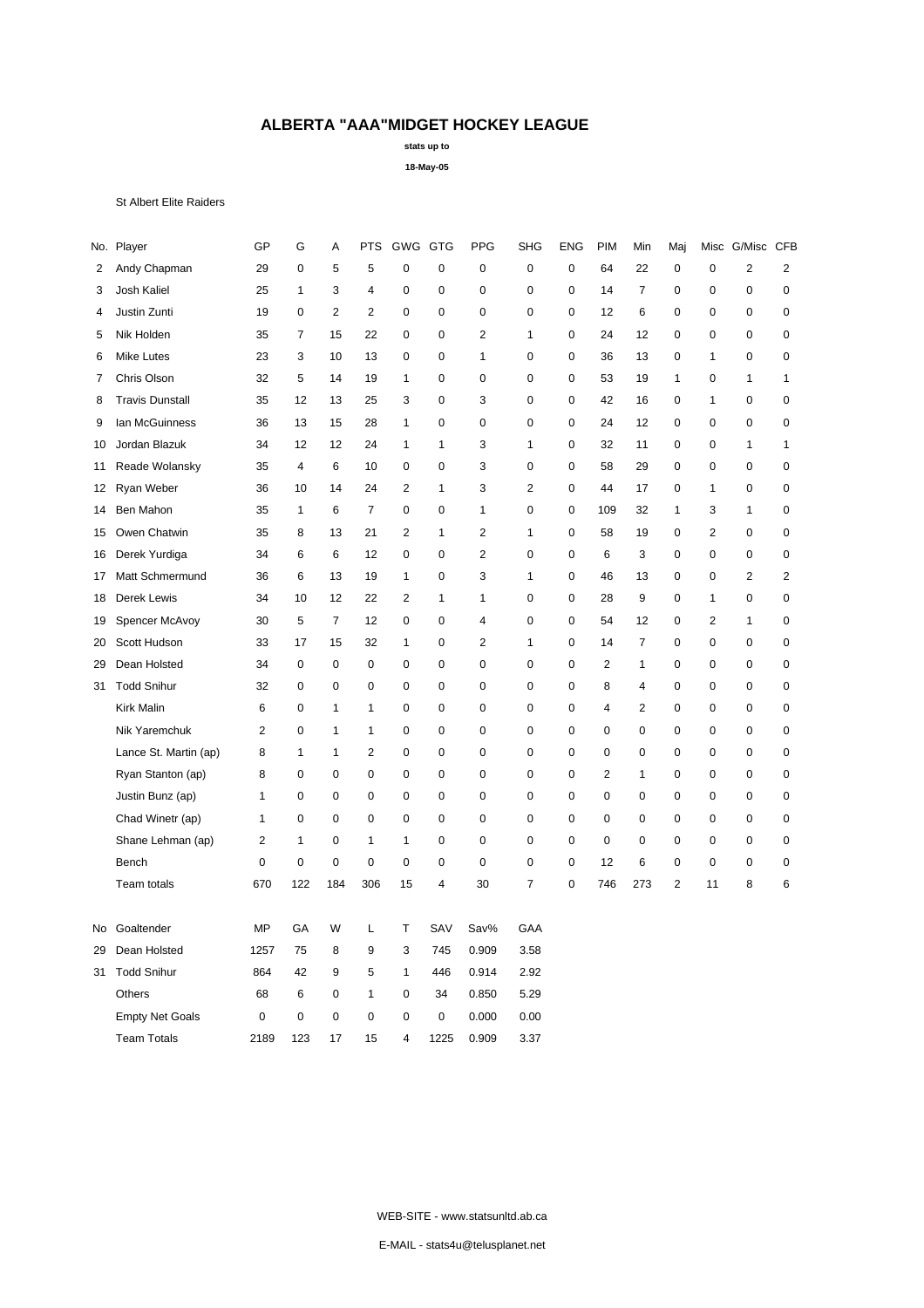**stats up to**

**18-May-05**

### Calgary Buffaloes

|    | No. Player              | GP             | G              | А              | <b>PTS</b>     | GWG GTG        |              | <b>PPG</b>     | <b>SHG</b>   | <b>ENG</b>  | <b>PIM</b>              | Min            | Maj            |                | Misc G/Misc CFB |              |
|----|-------------------------|----------------|----------------|----------------|----------------|----------------|--------------|----------------|--------------|-------------|-------------------------|----------------|----------------|----------------|-----------------|--------------|
| 1  | Matthew Korchmar        | 36             | $\mathbf 0$    | 3              | 3              | $\mathbf 0$    | $\mathbf 0$  | $\mathbf 0$    | $\mathbf 0$  | $\mathbf 0$ | $\overline{2}$          | $\mathbf{1}$   | 0              | $\mathbf 0$    | $\mathbf 0$     | $\mathbf 0$  |
| 4  | <b>Mike Switzer</b>     | 36             | $\overline{2}$ | 16             | 18             | $\mathbf{1}$   | $\mathbf 0$  | 1              | 0            | 0           | 92                      | 31             | 0              | 3              | $\mathbf 0$     | 0            |
| 5  | <b>Thomas Walker</b>    | 36             | 3              | 3              | 6              | $\mathbf 0$    | $\mathbf 0$  | 1              | 0            | $\mathbf 0$ | 8                       | 4              | 0              | $\mathbf 0$    | $\mathbf 0$     | 0            |
| 6  | <b>Chris Markiewicz</b> | 36             | 3              | 24             | 27             | $\mathbf{1}$   | $\mathbf 0$  | 2              | $\pmb{0}$    | $\mathbf 0$ | 24                      | $\overline{7}$ | 0              | 1              | $\mathbf 0$     | $\mathbf 0$  |
| 7  | Curtis deBruyn          | 28             | $\overline{2}$ | 6              | 8              | $\mathbf{1}$   | $\mathbf 0$  | 1              | 0            | $\mathbf 0$ | 28                      | 14             | 0              | 0              | $\mathbf 0$     | 0            |
| 8  | Eric Doyle              | 34             | 9              | 20             | 29             | $\overline{2}$ | $\mathbf 0$  | $\overline{2}$ | $\mathbf{1}$ | 0           | 58                      | 19             | 0              | 1              | $\mathbf{1}$    | $\pmb{0}$    |
| 9  | Shane Hushion           | 27             | 10             | 3              | 13             | $\mathbf{1}$   | $\mathbf 0$  | 1              | $\mathbf 0$  | $\mathbf 0$ | 134                     | 37             | $\overline{2}$ | 3              | $\overline{2}$  | $\mathbf 0$  |
| 10 | Matthew MacDermott      | 34             | $\mathbf{1}$   | 13             | 14             | $\mathbf 0$    | $\mathbf 0$  | 1              | $\mathbf 0$  | 0           | 71                      | 13             | $\mathbf{1}$   | 1              | 3               | $\mathbf 0$  |
| 11 | <b>Robert Deis</b>      | 36             | 3              | 2              | 5              | $\mathbf{1}$   | $\mathbf 0$  | 0              | 1            | $\mathbf 0$ | 42                      | 21             | 0              | $\mathbf 0$    | $\mathbf 0$     | $\mathbf 0$  |
| 12 | <b>Tyler Ehlers</b>     | 26             | $\overline{4}$ | 11             | 15             | $\mathbf 0$    | $\mathbf 0$  | $\overline{c}$ | $\pmb{0}$    | $\mathbf 0$ | 38                      | 14             | 0              | $\mathbf{1}$   | $\pmb{0}$       | $\pmb{0}$    |
| 15 | Garrett Watson          | 34             | 13             | 19             | 32             | $\mathbf{1}$   | $\pmb{0}$    | $\overline{c}$ | $\mathbf 0$  | 0           | 66                      | 18             | 0              | 3              | $\pmb{0}$       | 0            |
| 16 | <b>Brennan Devall</b>   | 31             | 9              | 16             | 25             | $\mathbf{1}$   | $\mathbf 0$  | 3              | 0            | $\mathbf 0$ | 82                      | 31             | $\overline{2}$ | 0              | $\mathbf{1}$    | $\mathbf{1}$ |
| 17 | Mitchell Smith          | 31             | $\overline{4}$ | 5              | 9              | $\mathbf{1}$   | $\pmb{0}$    | $\overline{c}$ | 0            | 0           | 24                      | 12             | 0              | $\pmb{0}$      | $\pmb{0}$       | $\pmb{0}$    |
| 18 | <b>Pierre Girard</b>    | 36             | 24             | 12             | 36             | $\overline{2}$ | $\mathbf 0$  | 10             | $\mathbf 0$  | $\mathbf 0$ | 68                      | 29             | 0              | 1              | 0               | $\mathbf 0$  |
| 19 | <b>Regan Smiley</b>     | 35             | 19             | 20             | 39             | $\overline{2}$ | $\pmb{0}$    | 5              | $\mathbf 0$  | 0           | 128                     | 44             | 0              | $\overline{2}$ | $\overline{2}$  | $\mathbf 0$  |
| 20 | Michael Connolly        | 36             | 15             | 27             | 42             | 3              | $\mathbf{1}$ | 6              | 0            | $\mathbf 0$ | 26                      | 13             | 0              | 0              | $\mathbf 0$     | 0            |
| 21 | Jamie Paulsen           | 24             | 14             | 13             | 27             | $\mathbf{1}$   | 0            | 5              | 0            | 0           | 45                      | 15             | $\mathbf{1}$   | $\pmb{0}$      | $\mathbf{1}$    | 0            |
| 22 | Chris Barton            | 36             | 34             | 35             | 69             | 8              | $\mathbf 0$  | 7              | 4            | $\mathbf 0$ | 46                      | 18             | 0              | 1              | 0               | $\mathbf 0$  |
| 31 | Darric Perry            | 36             | $\mathsf 0$    | $\mathbf 0$    | $\mathbf 0$    | $\mathbf 0$    | $\mathbf 0$  | 0              | 0            | $\mathbf 0$ | 0                       | 0              | 0              | $\mathbf 0$    | $\pmb{0}$       | $\pmb{0}$    |
|    | David Thompson (ap)     | $\mathbf{1}$   | $\mathbf 0$    | $\mathbf 0$    | $\mathbf 0$    | $\mathbf 0$    | $\mathbf 0$  | 0              | $\mathbf 0$  | $\mathbf 0$ | 0                       | $\mathbf 0$    | 0              | $\mathbf 0$    | $\mathbf 0$     | $\mathbf 0$  |
|    | Matt VanDerburg (ap)    | 6              | $\mathbf 0$    | $\overline{2}$ | $\overline{2}$ | $\mathbf 0$    | $\mathbf 0$  | $\mathbf 0$    | 0            | $\mathbf 0$ | 0                       | $\mathbf 0$    | 0              | $\pmb{0}$      | $\mathbf 0$     | $\pmb{0}$    |
|    | Nick Mohn (ap)          | $\mathbf{1}$   | $\mathbf 0$    | $\mathbf 0$    | $\mathbf 0$    | $\mathbf 0$    | $\mathbf 0$  | $\mathbf 0$    | 0            | $\mathbf 0$ | $\overline{2}$          | $\mathbf{1}$   | 0              | $\mathbf 0$    | $\mathbf 0$     | $\mathbf 0$  |
|    | Carmichael Reid (ap)    | 5              | 1              | 1              | $\overline{2}$ | $\mathbf 0$    | $\mathbf 0$  | $\mathbf 0$    | $\mathbf 0$  | $\mathbf 0$ | 0                       | $\mathbf 0$    | 0              | $\mathbf 0$    | $\mathbf 0$     | $\mathbf 0$  |
|    | Cody Nadeau (ap)        | $\overline{7}$ | $\mathbf{1}$   | $\pmb{0}$      | $\mathbf{1}$   | $\mathbf 0$    | $\pmb{0}$    | 0              | 0            | 0           | $\overline{2}$          | $\mathbf{1}$   | 0              | 0              | $\pmb{0}$       | 0            |
|    | Mark Lyons (ap)         | 8              | 0              | $\mathbf 0$    | $\mathbf 0$    | $\mathbf 0$    | $\mathbf 0$  | 0              | $\mathbf 0$  | $\mathbf 0$ | $\overline{2}$          | $\mathbf{1}$   | 0              | $\mathbf 0$    | $\pmb{0}$       | $\pmb{0}$    |
|    | Derek Bishop (ap)       | 3              | $\mathsf 0$    | $\pmb{0}$      | $\mathbf 0$    | $\mathbf 0$    | $\pmb{0}$    | 0              | $\mathbf 0$  | $\mathbf 0$ | $\overline{\mathbf{4}}$ | $\overline{2}$ | 0              | 0              | $\mathbf 0$     | $\pmb{0}$    |
|    | Bench                   | $\mathbf 0$    | $\mathbf 0$    | $\mathbf 0$    | $\mathbf 0$    | $\mathbf 0$    | $\mathbf 0$  | $\mathbf 0$    | 0            | 0           | 14                      | $\overline{7}$ | 0              | 0              | 0               | $\mathbf 0$  |
|    | Team totals             | 659            | 171            | 251            | 422            | 26             | $\mathbf{1}$ | 51             | 6            | 0           | 1006                    | 353            | 6              | 17             | 10              | $\mathbf{1}$ |
| No | Goaltender              | MP             | GA             | W              | Г              | T              | SAV          | Sav%           | GAA          |             |                         |                |                |                |                 |              |
| 1  | Matthew Korchmar        | 1152           | 48             | 13             | $\overline{4}$ | $\mathbf{1}$   | 498          | 0.912          | 2.50         |             |                         |                |                |                |                 |              |
| 31 | Darric Perry            | 1012           | 48             | 13             | 5              | $\mathbf 0$    | 457          | 0.905          | 2.85         |             |                         |                |                |                |                 |              |
|    | <b>Empty Net Goals</b>  | 1              | $\mathbf{1}$   | $\mathbf 0$    | $\mathbf 0$    | $\mathbf 0$    | $\mathbf 0$  | 0.000          | 0.00         |             |                         |                |                |                |                 |              |
|    | <b>Team Totals</b>      | 2165           | 97             | 26             | 9              | $\mathbf{1}$   | 955          | 0.908          | 2.69         |             |                         |                |                |                |                 |              |
|    |                         |                |                |                |                |                |              |                |              |             |                         |                |                |                |                 |              |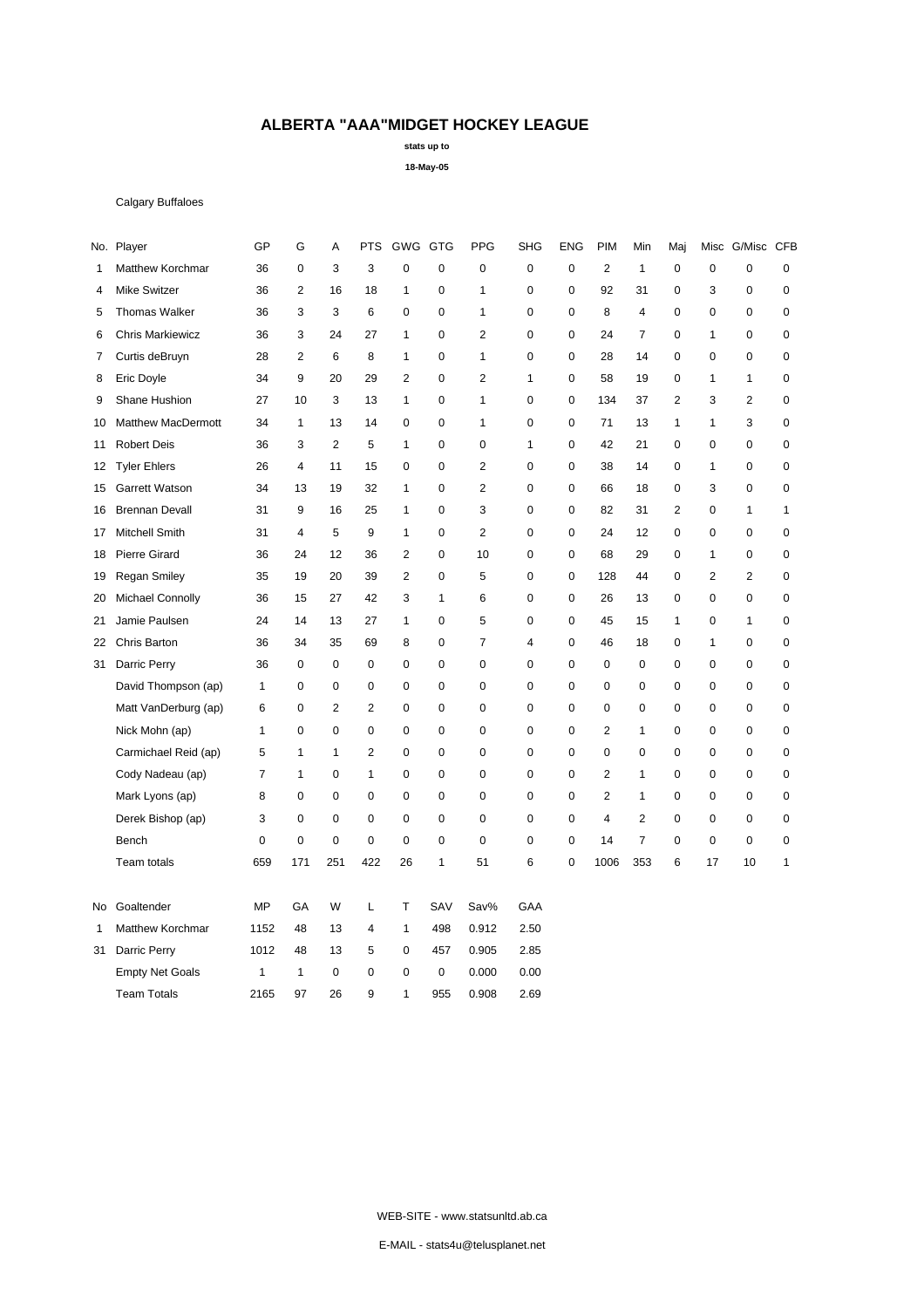**stats up to**

**18-May-05**

### Calgary Flames

|                        | GP             | G              | Α            | PTS            |                |          | PPG            | <b>SHG</b>     | <b>ENG</b>   | PIM            | Min            | Maj            |                |                |                 |
|------------------------|----------------|----------------|--------------|----------------|----------------|----------|----------------|----------------|--------------|----------------|----------------|----------------|----------------|----------------|-----------------|
| <b>Chris Oldring</b>   | 36             | 0              | 0            | $\mathbf 0$    | 0              | 0        | 0              | $\pmb{0}$      | 0            | $\overline{c}$ | 1              | 0              | $\mathbf 0$    | 0              | 0               |
| <b>Curtis Beech</b>    | 36             | $\mathbf{1}$   | $\mathbf{1}$ | $\overline{2}$ | 0              | 0        | $\mathbf 0$    | $\pmb{0}$      | 0            | 44             | 17             | 0              | $\mathbf{1}$   | 0              | 0               |
| <b>Taylor Reid</b>     | 36             | 9              | 15           | 24             | 0              | 0        | 5              | $\mathbf 0$    | 0            | 74             | 32             | $\mathbf 0$    | $\mathbf{1}$   | $\mathbf 0$    | $\mathbf 0$     |
| Kyle Block             | 36             | 13             | 18           | 31             | $\mathbf{1}$   | 0        | 5              | $\mathbf{1}$   | 1            | 56             | 18             | 0              | $\overline{2}$ | $\mathbf 0$    | $\pmb{0}$       |
| Josh Brown             | 34             | 0              | 8            | 8              | 0              | 0        | 0              | $\mathbf 0$    | 0            | 32             | 16             | 0              | 0              | 0              | 0               |
| <b>Bryce Roessner</b>  | 34             | $\mathbf{2}$   | 10           | 12             | $\mathbf{1}$   | 0        | 3              | $\mathbf 0$    | 0            | 58             | 24             | 0              | $\mathbf{1}$   | $\mathbf 0$    | 0               |
| <b>Brady Lamb</b>      | 36             | $\mathbf{2}$   | 14           | 16             | 0              | 0        | $\overline{2}$ | $\mathbf 0$    | 0            | 66             | 28             | 0              | $\mathbf{1}$   | $\mathbf 0$    | 0               |
| Carter Madsen          | 35             | 15             | 19           | 34             | $\overline{2}$ | 1        | 5              | $\mathbf{1}$   | 0            | 40             | 15             | 0              | $\mathbf{1}$   | $\mathbf 0$    | $\pmb{0}$       |
| <b>Robert Diduck</b>   | 27             | 9              | 10           | 19             | $\overline{c}$ | 0        | 0              | 0              | 0            | 49             | 12             | 1              | $\mathbf{1}$   | 1              | 0               |
| Mike Penny             | 36             | 16             | 17           | 33             | $\overline{2}$ | 0        | $\overline{4}$ | 1              | 0            | 82             | 31             | 0              | $\overline{2}$ | 0              | 0               |
| Ben Johnson            | 26             | 3              | 13           | 16             | $\mathbf{1}$   | 0        | 0              | $\mathbf 0$    | 0            | 20             | 10             | 0              | 0              | $\pmb{0}$      | $\pmb{0}$       |
| Jesse Todd             | 36             | 16             | 15           | 31             | $\overline{2}$ | 0        | $\overline{4}$ | $\mathbf 0$    | 0            | 34             | 17             | $\mathbf 0$    | $\mathbf 0$    | 0              | 0               |
| Andrew McLeod          | 27             | 3              | 8            | 11             | 0              | $\Omega$ | $\mathbf 0$    | $\mathbf 0$    | 0            | 14             | $\overline{7}$ | $\mathbf 0$    | $\mathbf 0$    | $\mathbf 0$    | $\mathbf 0$     |
| <b>Kyle Ostrow</b>     | 34             | 25             | 32           | 57             | 3              | 0        | 7              | $\mathbf{1}$   | 0            | 42             | 11             | 0              | $\overline{2}$ | 0              | 0               |
| <b>Brad Plumton</b>    | 31             | $\mathbf{1}$   | 8            | 9              | 0              | 0        | $\mathbf{1}$   | $\mathbf 0$    | 0            | 98             | 39             | 0              | $\overline{2}$ | 0              | 0               |
| <b>Trevor Elias</b>    | 30             | 20             | 23           | 43             | $\overline{c}$ | 1        | 10             | $\mathbf{1}$   | $\mathbf 0$  | 32             | 11             | $\pmb{0}$      | $\mathbf{1}$   | $\mathbf 0$    | $\pmb{0}$       |
| Justin Cormier         | 24             | 10             | 8            | 18             | $\mathbf{1}$   | 0        | $\mathbf{1}$   | $\mathbf 0$    | $\mathbf{1}$ | 39             | 12             | $\mathbf{1}$   | $\mathbf 0$    | $\mathbf{1}$   | $\mathbf{1}$    |
| <b>Brad Krause</b>     | 33             | 8              | 7            | 15             | $\overline{2}$ | 1        | $\overline{2}$ | $\mathbf{1}$   | 0            | 50             | 15             | 0              | $\overline{2}$ | 0              | $\pmb{0}$       |
| Kyle Bertsch           | 36             | 11             | 11           | 22             | $\mathbf{1}$   | 0        | $\overline{2}$ | $\mathbf{1}$   | 0            | 8              | 4              | 0              | 0              | $\mathbf 0$    | 0               |
| <b>Andrew Pinsent</b>  | 36             | $\mathbf 0$    | $\mathbf{1}$ | $\mathbf{1}$   | 0              | 0        | $\mathbf 0$    | $\mathbf 0$    | 0            | 0              | $\mathbf 0$    | 0              | $\mathbf 0$    | $\mathbf 0$    | 0               |
| Tim Vincent (ap)       | 5              | $\mathbf 0$    | 0            | $\mathbf 0$    | 0              | 0        | $\mathbf 0$    | $\pmb{0}$      | 0            | 4              | $\overline{2}$ | $\mathbf 0$    | 0              | $\mathbf 0$    | $\pmb{0}$       |
| Zach Herbert (ap)      | 1              | $\mathbf{1}$   | 0            | $\mathbf{1}$   | 0              | 0        | $\mathbf 0$    | $\mathbf 0$    | $\mathbf 0$  | $\mathbf 0$    | $\mathbf 0$    | $\mathbf 0$    | $\mathbf 0$    | $\mathbf 0$    | $\pmb{0}$       |
| Warren Matzelle (ap)   | 3              | 0              | 0            | 0              | 0              | 0        | 0              | $\mathbf 0$    | 0            | 0              | 0              | 0              | 0              | 0              | 0               |
| Bench                  | 0              | $\mathbf 0$    | 0            | $\mathbf 0$    | 0              | 0        | $\mathbf 0$    | $\mathbf 0$    | 0            | 8              | $\overline{4}$ | 0              | 0              | 0              | 0               |
| Team totals            | 668            | 165            | 238          | 403            | 20             | 3        | 51             | $\overline{7}$ | 2            | 852            | 326            | $\overline{2}$ | 17             | $\overline{2}$ | $\mathbf{1}$    |
| Goaltender             | MP             | GA             | W            | L              | T              | SAV      | Sav%           | GAA            |              |                |                |                |                |                |                 |
| Chris Oldring          | 1084           | 58             | 11           | 5              | 1              | 525      | 0.901          | 3.21           |              |                |                |                |                |                |                 |
| <b>Andrew Pinsent</b>  | 1095           | 69             | 9            | 8              | $\overline{c}$ | 569      | 0.892          | 3.78           |              |                |                |                |                |                |                 |
| <b>Empty Net Goals</b> | $\overline{c}$ | $\overline{2}$ | 0            | $\mathbf 0$    | 0              | 0        | 0.000          | 0.00           |              |                |                |                |                |                |                 |
| <b>Team Totals</b>     | 2181           | 129            | 20           | 13             | 3              | 1094     | 0.895          | 3.55           |              |                |                |                |                |                |                 |
|                        | No. Player     |                |              |                |                |          | GWG GTG        |                |              |                |                |                |                |                | Misc G/Misc CFB |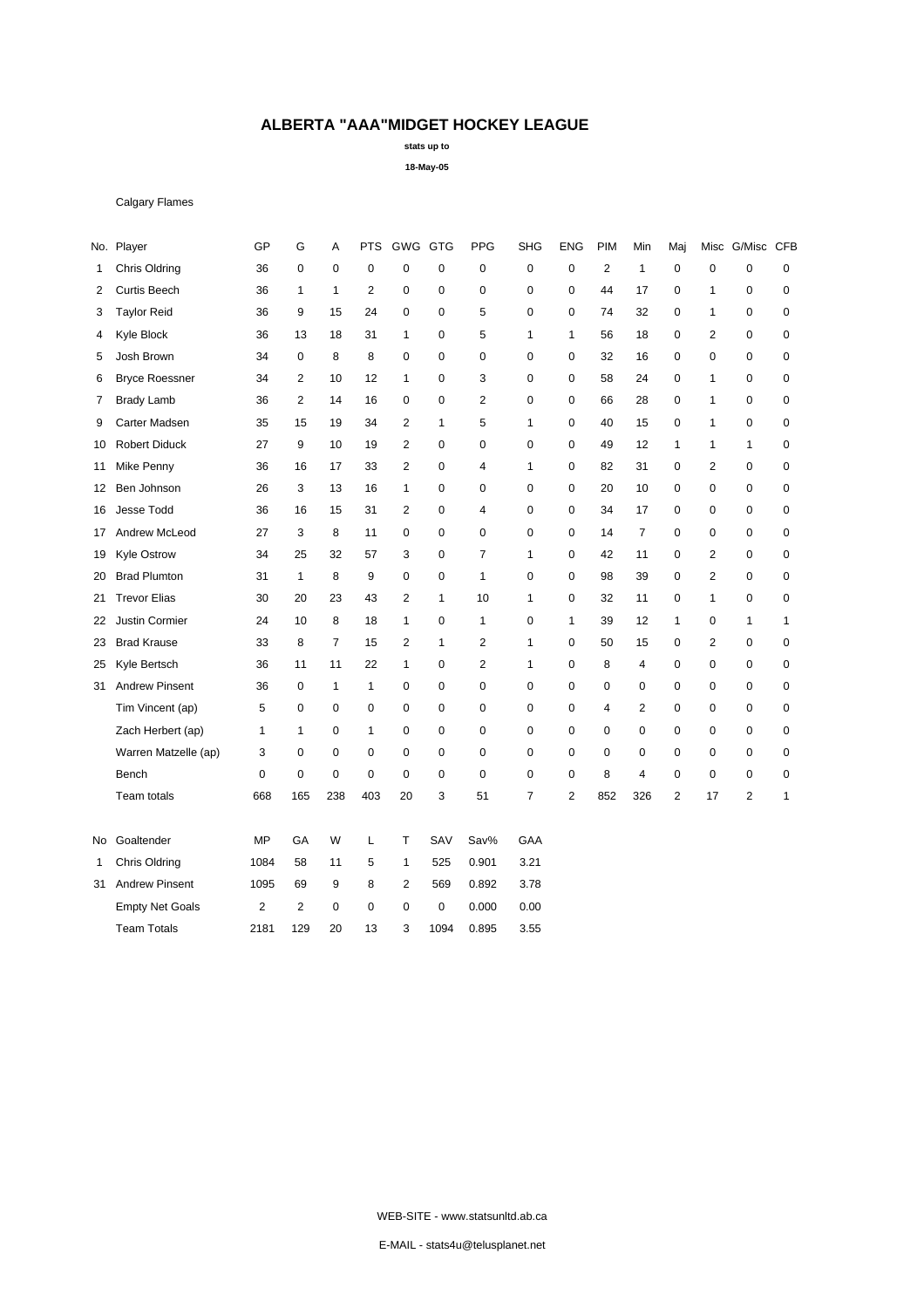**stats up to**

**18-May-05**

### Calgary Northstars

|              | No. Player              | GP             | G              | Α                   | <b>PTS</b>          | GWG GTG        |              | <b>PPG</b>     | <b>SHG</b>   | <b>ENG</b>   | <b>PIM</b>     | Min            | Maj            |              | Misc G/Misc CFB |             |
|--------------|-------------------------|----------------|----------------|---------------------|---------------------|----------------|--------------|----------------|--------------|--------------|----------------|----------------|----------------|--------------|-----------------|-------------|
| 1            | Matthew Wong            | 36             | $\mathbf 0$    | 0                   | $\mathbf 0$         | $\mathbf 0$    | 0            | $\mathbf 0$    | $\mathbf 0$  | 0            | 0              | 0              | 0              | $\mathbf 0$  | $\mathbf 0$     | 0           |
| 3            | lan Hannah              | 34             | $\overline{2}$ | $\overline{4}$      | 6                   | 0              | 0            | $\mathbf 0$    | $\mathbf 0$  | $\mathbf{1}$ | 28             | 14             | 0              | $\mathbf 0$  | 0               | 0           |
| 4            | Aaron Gourlay           | 35             | 3              | 3                   | 6                   | $\mathbf 0$    | $\mathbf 0$  | $\overline{2}$ | $\mathbf 0$  | $\mathbf 0$  | 20             | 10             | $\mathbf 0$    | $\mathbf 0$  | $\mathbf 0$     | 0           |
| 5            | David Murray            | 34             | 4              | $\overline{7}$      | 11                  | 0              | $\mathbf 0$  | $\mathbf 0$    | $\mathbf{1}$ | 0            | 57             | 21             | 1              | 0            | 1               | $\mathbf 0$ |
| 6            | Kyle Fehr               | 14             | $\overline{2}$ | 5                   | $\overline{7}$      | $\mathbf 0$    | $\mathbf 0$  | 1              | $\mathbf 0$  | 0            | 8              | $\overline{4}$ | 0              | $\mathbf 0$  | 0               | 0           |
| 7            | Levi Cifra              | 33             | 11             | 15                  | 26                  | $\mathbf 0$    | $\mathbf{1}$ | $\overline{2}$ | 2            | 0            | 63             | 24             | 1              | $\mathbf 0$  | $\mathbf{1}$    | $\mathbf 0$ |
| 8            | Marcus Opperman         | 31             | $\mathbf{1}$   | $\mathbf{1}$        | 2                   | $\mathbf 0$    | 0            | $\mathbf 0$    | $\mathbf 0$  | 0            | 24             | $\overline{7}$ | $\mathbf 0$    | $\mathbf{1}$ | $\mathbf 0$     | 0           |
| 9            | Cody Reinbold           | 36             | 6              | $\overline{7}$      | 13                  | $\mathbf 0$    | 0            | 1              | $\mathbf 0$  | 0            | 72             | 26             | 0              | $\mathbf{1}$ | 1               | 1           |
| 10           | Levi Nelson             | 35             | 15             | 13                  | 28                  | $\mathbf{1}$   | $\mathbf{1}$ | 4              | $\mathbf 0$  | 0            | 70             | 25             | 0              | $\mathbf{1}$ | $\mathbf{1}$    | 1           |
| 11           | Eric Rockney            | 35             | $\overline{2}$ | $\mathbf{1}$        | 3                   | 1              | 0            | $\mathbf 0$    | $\mathbf 0$  | 0            | 61             | 23             | 1              | $\mathbf 0$  | 1               | 1           |
| 12           | Chadd Wlodarek          | 33             | $\mathbf 0$    | 6                   | 6                   | 0              | $\mathbf 0$  | $\mathbf 0$    | $\mathbf 0$  | 0            | 37             | 11             | 1              | $\mathbf 0$  | 1               | $\mathbf 0$ |
| 14           | Cody Steele             | 35             | $\overline{7}$ | 18                  | 25                  | 3              | $\mathbf 0$  | $\overline{2}$ | $\mathbf 0$  | 0            | 16             | 3              | $\mathbf 0$    | $\mathbf 0$  | 1               | 1           |
| 15           | Robbie Nocera           | 35             | 8              | 12                  | 20                  | $\mathbf 0$    | 0            | 3              | 1            | 0            | 60             | 10             | $\overline{2}$ | 1            | $\overline{2}$  | $\mathbf 0$ |
| 16           | Domenic Nocera          | 30             | 6              | 3                   | 9                   | 2              | $\mathbf 0$  | 1              | $\mathbf 0$  | 0            | 61             | 13             | 1              | $\mathbf 0$  | 3               | 0           |
| 17           | Justin Faryna           | 35             | 5              | 4                   | 9                   | $\mathbf 0$    | 0            | $\overline{2}$ | 0            | 0            | 26             | 13             | 0              | $\mathbf 0$  | 0               | $\mathbf 0$ |
| 18           | <b>TJ Galiardi</b>      | 36             | 14             | 16                  | 30                  | 0              | $\mathbf{1}$ | 4              | 1            | 0            | 32             | 16             | 0              | $\mathbf 0$  | 0               | 0           |
| 19           | Ivo Musa                | 36             | 14             | 17                  | 31                  | $\mathbf{1}$   | $\mathbf{1}$ | $\overline{2}$ | $\mathbf 0$  | $\mathbf 0$  | 52             | 21             | $\mathbf 0$    | $\mathbf{1}$ | 0               | 0           |
| 20           | Darcy Neilson           | 36             | $\overline{7}$ | $\overline{7}$      | 14                  | 2              | $\mathbf 0$  | 2              | $\mathbf 0$  | $\mathbf 0$  | 62             | 26             | 0              | $\mathbf{1}$ | $\mathbf 0$     | 0           |
| 30           | <b>Chance Sundquist</b> | 32             | 0              | 0                   | $\mathbf 0$         | $\mathbf 0$    | 0            | $\mathbf 0$    | $\mathbf 0$  | 0            | $\overline{2}$ | $\mathbf{1}$   | 0              | $\mathbf 0$  | 0               | 0           |
|              | Chris Koochin (ap)      | 4              | 0              | 0                   | $\mathbf 0$         | 0              | 0            | $\mathbf 0$    | $\mathbf 0$  | 0            | 0              | 0              | 0              | $\mathbf 0$  | 0               | 0           |
|              | Kevin Belanger (ap)     | $\overline{7}$ | $\mathbf 0$    | $\mathbf{1}$        | $\mathbf{1}$        | $\mathbf 0$    | $\mathbf 0$  | $\mathbf 0$    | $\mathbf 0$  | 0            | 0              | $\mathbf 0$    | 0              | $\mathbf 0$  | 0               | 0           |
|              | Tom Hades (ap)          | 8              | $\mathbf 0$    | $\mathbf{1}$        | 1                   | 0              | $\mathbf 0$  | 0              | 0            | 0            | 4              | 2              | 0              | $\mathbf 0$  | 0               | 0           |
|              | Travis Ehrhardt (ap)    | 11             | $\mathbf 0$    | $\mathbf 0$         | $\mathbf 0$         | $\mathbf 0$    | $\mathbf 0$  | $\mathbf 0$    | $\mathbf 0$  | $\mathbf 0$  | $\overline{2}$ | $\mathbf{1}$   | $\mathbf 0$    | $\mathbf 0$  | 0               | 0           |
|              | Brent Krokosh (ap)      | 1              | 0              | 0                   | 0                   | $\mathbf 0$    | 0            | 0              | $\mathbf 0$  | 0            | 0              | $\mathbf 0$    | 0              | $\mathbf 0$  | 0               | $\mathbf 0$ |
|              | Michael Tracenell (ap)  | 2              | $\mathbf 0$    | 0                   | $\mathbf 0$         | 0              | 0            | 0              | $\mathbf 0$  | 0            | 0              | 0              | 0              | $\mathbf 0$  | 0               | 0           |
|              | Anthony Ferrise (ap)    | 6              | $\mathbf 0$    | 0                   | 0                   | $\mathbf 0$    | 0            | $\mathbf 0$    | $\mathbf 0$  | 0            | 2              | 1              | 0              | $\mathbf 0$  | 0               | $\mathbf 0$ |
|              | Brent Missinger (ap)    | 2              | $\mathbf 0$    | 0                   | $\mathbf 0$         | 0              | 0            | 0              | 0            | 0            | 0              | 0              | 0              | 0            | 0               | 0           |
|              | Mitch McColm (ap)       | 4              | $\mathbf 0$    | $\mathbf{1}$        | $\mathbf{1}$        | $\mathbf 0$    | $\mathbf 0$  | $\mathbf 0$    | $\mathbf 0$  | $\mathbf 0$  | $\overline{2}$ | 1              | $\mathbf 0$    | $\mathbf 0$  | 0               | 0           |
|              | Dan Bakala (ap)         | 4              | $\mathbf 0$    | 0                   | 0                   | 0              | $\mathbf 0$  | 0              | $\mathbf 0$  | 0            | 0              | 0              | 0              | $\mathbf 0$  | $\mathbf 0$     | 0           |
|              | Bench                   | 0              | $\mathbf 0$    | $\mathbf 0$         | $\mathbf 0$         | $\mathbf 0$    | 0            | $\mathbf 0$    | $\mathbf 0$  | $\mathbf 0$  | 10             | 5              | 0              | $\mathbf 0$  | 0               | 0           |
|              | Team totals             | 680            | 107            | 142                 | 249                 | 10             | 4            | 26             | 5            | $\mathbf{1}$ | 771            | 278            | $\overline{7}$ | 6            | 12              | 4           |
|              | No Goaltender           | MP             | GA             | W                   | L                   | т              | SAV          | Sav%           | GAA          |              |                |                |                |              |                 |             |
| $\mathbf{1}$ | Matthew Wong            | 1595           | 105            | 8                   | 16                  | 3              | 702          | 0.870          | 3.95         |              |                |                |                |              |                 |             |
| 30           | <b>Chance Sundquist</b> | 558            | 33             | $\mathbf{2}$        | 6                   | $\mathbf{1}$   | 242          | 0.880          | 3.55         |              |                |                |                |              |                 |             |
|              | Others                  | 27             | $\mathbf{1}$   | 0                   | 0                   | 0              | 15           | 0.938          | 2.22         |              |                |                |                |              |                 |             |
|              | <b>Empty Net Goals</b>  | $\mathbf{1}$   | $\mathbf{1}$   | $\mathsf{O}\xspace$ | $\mathsf{O}\xspace$ | 0              | 0            | 0.000          | 0.00         |              |                |                |                |              |                 |             |
|              | <b>Team Totals</b>      | 2181           | 140            | 10                  | 22                  | $\overline{4}$ | 959          | 0.873          | 3.85         |              |                |                |                |              |                 |             |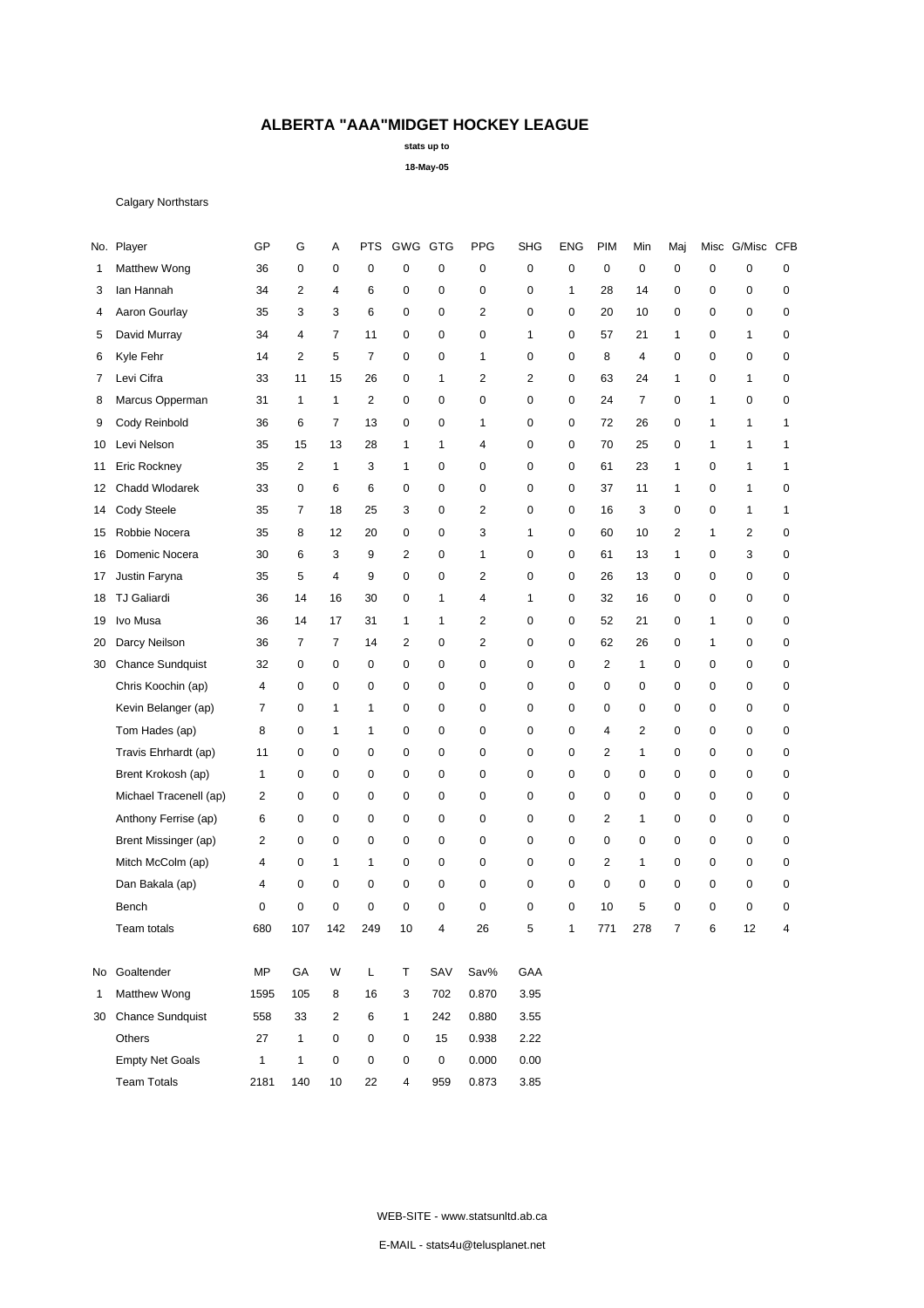**stats up to**

**18-May-05**

### Calgary Royals

|    | No. Player              | GP             | G              | А                | <b>PTS</b>     | GWG GTG        |                  | <b>PPG</b>  | <b>SHG</b>   | <b>ENG</b>   | PIM            | Min            | Maj            | Misc         | G/Misc CFB       |              |
|----|-------------------------|----------------|----------------|------------------|----------------|----------------|------------------|-------------|--------------|--------------|----------------|----------------|----------------|--------------|------------------|--------------|
| 1  | Justin Barnhart         | 36             | $\mathbf 0$    | $\boldsymbol{0}$ | $\mathbf 0$    | $\mathbf 0$    | 0                | $\mathbf 0$ | $\pmb{0}$    | 0            | $\mathbf 0$    | 0              | 0              | $\pmb{0}$    | $\mathbf 0$      | $\pmb{0}$    |
| 2  | Pat Lennox              | 36             | 5              | 9                | 14             | $\mathbf{1}$   | $\boldsymbol{0}$ | 0           | 1            | 0            | 50             | 20             | 0              | 0            | $\mathbf{1}$     | $\mathbf{1}$ |
| 3  | Doug Evans              | 36             | 3              | 6                | 9              | $\mathbf 0$    | $\mathbf 0$      | 1           | 0            | $\mathbf 0$  | 22             | 11             | 0              | 0            | $\mathbf 0$      | 0            |
| 4  | <b>Tomas Hare</b>       | 35             | $\overline{2}$ | 8                | 10             | $\mathbf 0$    | $\mathbf 0$      | 1           | $\pmb{0}$    | $\mathbf 0$  | 68             | 14             | $\overline{c}$ | 1            | $\overline{2}$   | $\pmb{0}$    |
| 5  | Derek Vandegraft        | 34             | $\mathbf{1}$   | 9                | 10             | $\mathbf{1}$   | 0                | 1           | 0            | 0            | 22             | 6              | 0              | 1            | $\boldsymbol{0}$ | 0            |
| 6  | Matt Restoule           | 33             | 5              | 9                | 14             | $\mathbf 0$    | $\mathbf 0$      | 2           | $\mathbf 0$  | $\mathbf 0$  | 34             | 17             | 0              | 0            | $\boldsymbol{0}$ | $\pmb{0}$    |
| 7  | Joe Vetere              | 36             | 4              | 6                | 10             | $\mathbf 0$    | $\mathbf 0$      | 4           | 0            | $\mathbf 0$  | 54             | 27             | 0              | 0            | $\mathbf 0$      | $\pmb{0}$    |
| 8  | John Shaw               | 36             | 8              | 9                | 17             | $\mathbf{1}$   | $\mathbf 0$      | 2           | $\mathbf{1}$ | $\mathbf 0$  | 68             | 34             | 0              | $\mathbf 0$  | $\mathbf 0$      | 0            |
| 9  | <b>Mark Miller</b>      | 36             | 9              | 19               | 28             | $\mathbf 0$    | 1                | 4           | 0            | 0            | 80             | 25             | 0              | 2            | 1                | $\pmb{0}$    |
| 10 | Jay McEwen              | 36             | $\overline{7}$ | 6                | 13             | $\mathbf{1}$   | $\mathbf 0$      | 1           | $\pmb{0}$    | 0            | 42             | 16             | 0              | $\mathbf{1}$ | $\mathbf 0$      | $\pmb{0}$    |
| 11 | Brendan Lamb            | 31             | 2              | 4                | 6              | $\mathbf 0$    | $\mathbf 0$      | $\mathbf 0$ | $\mathbf 0$  | $\mathbf 0$  | 43             | 14             | 1              | 0            | $\mathbf{1}$     | 0            |
| 12 | David Mcivor            | 34             | 8              | 5                | 13             | $\mathbf{1}$   | $\overline{2}$   | 4           | $\mathbf 0$  | 0            | 36             | 18             | 0              | 0            | 0                | $\pmb{0}$    |
| 14 | Jeremy Hickey           | 34             | 3              | $\overline{4}$   | $\overline{7}$ | $\mathbf 0$    | $\mathbf 0$      | 1           | $\mathbf 0$  | $\mathbf 0$  | 18             | 9              | 0              | $\mathbf 0$  | $\mathbf 0$      | $\mathbf 0$  |
| 15 | Jack Maclellan          | 36             | 11             | 17               | 28             | $\mathbf{1}$   | $\mathbf{1}$     | 3           | 1            | $\mathbf 0$  | 34             | 17             | 0              | 0            | $\mathbf 0$      | 0            |
| 16 | <b>Christopher Cook</b> | 28             | $\overline{4}$ | $\overline{7}$   | 11             | $\pmb{0}$      | $\mathbf 0$      | 1           | 0            | 0            | 106            | 38             | 0              | 2            | $\mathbf{1}$     | $\mathbf{1}$ |
| 17 | <b>Thomas Hickey</b>    | 33             | 9              | 13               | 22             | $\pmb{0}$      | $\mathbf{1}$     | 4           | 0            | 0            | 36             | 18             | 0              | 0            | $\mathbf 0$      | $\pmb{0}$    |
| 18 | <b>Bennet Royer</b>     | 36             | 14             | 11               | 25             | $\overline{2}$ | $\mathbf{1}$     | 2           | 1            | $\mathbf{1}$ | 60             | 20             | 0              | $\mathbf 0$  | $\overline{2}$   | 1            |
| 19 | Mathew Berard           | 33             | 5              | $\overline{4}$   | 9              | $\overline{2}$ | $\mathbf 0$      | 1           | 1            | $\mathbf 0$  | 44             | 17             | 0              | 1            | $\mathbf 0$      | 0            |
| 31 | Ryan Solda              | 36             | $\mathsf 0$    | $\mathbf 0$      | $\mathbf 0$    | $\mathbf 0$    | $\mathbf 0$      | 0           | 0            | $\mathbf 0$  | 0              | $\mathbf 0$    | 0              | 0            | $\mathbf 0$      | $\pmb{0}$    |
|    | Dylan Trumble (ap)      | 1              | 0              | $\mathbf 0$      | $\mathbf 0$    | $\mathbf 0$    | $\mathbf 0$      | 0           | 0            | $\mathbf 0$  | 2              | 1              | 0              | 0            | 0                | $\mathbf 0$  |
|    | Jericho Crowchild (ap)  | 1              | 0              | 0                | $\mathbf 0$    | $\mathbf 0$    | 0                | 0           | 0            | 0            | 0              | 0              | 0              | 0            | $\pmb{0}$        | $\pmb{0}$    |
|    | Carey Koroluk (ap)      | 1              | $\mathsf 0$    | $\pmb{0}$        | $\mathbf 0$    | $\mathbf 0$    | $\pmb{0}$        | $\mathbf 0$ | $\pmb{0}$    | 0            | $\overline{2}$ | 1              | 0              | 0            | $\boldsymbol{0}$ | $\pmb{0}$    |
|    | Tom Durnie (ap)         | 5              | $\overline{2}$ | $\boldsymbol{0}$ | $\overline{2}$ | $\mathbf 0$    | $\mathbf 0$      | $\mathbf 0$ | $\pmb{0}$    | $\mathbf 0$  | $\overline{2}$ | 1              | 0              | $\mathbf 0$  | $\boldsymbol{0}$ | $\mathbf 0$  |
|    | Darryl Finnerty (ap)    | $\overline{2}$ | $\mathbf 0$    | $\pmb{0}$        | $\mathbf 0$    | $\mathbf 0$    | 0                | 0           | 0            | $\mathbf 0$  | 0              | 0              | 0              | 0            | $\boldsymbol{0}$ | $\pmb{0}$    |
|    | Brandon Spiller (ap)    | 4              | $\mathbf 0$    | $\mathbf 0$      | $\mathbf 0$    | $\mathbf 0$    | $\mathbf 0$      | 0           | 0            | $\mathbf 0$  | $\overline{4}$ | $\overline{2}$ | 0              | 0            | $\boldsymbol{0}$ | 0            |
|    | Dan Conacher (ap)       | 4              | 1              | 2                | 3              | $\mathbf 0$    | $\mathbf 0$      | $\mathbf 0$ | $\pmb{0}$    | $\mathbf 0$  | 0              | $\mathbf 0$    | 0              | $\pmb{0}$    | 0                | $\pmb{0}$    |
|    | Matthew Brown (ap)      | 1              | $\mathsf 0$    | $\mathbf 0$      | $\mathsf 0$    | $\pmb{0}$      | 0                | 0           | 0            | 0            | $\mathbf 0$    | 0              | 0              | 0            | 0                | 0            |
|    | Bench                   | $\mathbf 0$    | $\mathsf 0$    | $\boldsymbol{0}$ | $\mathsf 0$    | $\mathbf 0$    | $\mathbf 0$      | $\mathbf 0$ | $\mathbf 0$  | $\mathbf 0$  | 32             | 6              | 0              | 0            | $\overline{2}$   | $\pmb{0}$    |
|    | Team totals             | 674            | 103            | 148              | 251            | 10             | 6                | 32          | 5            | $\mathbf{1}$ | 859            | 332            | 3              | 8            | 10               | 3            |
| No | Goaltender              | MP             | GA             | W                | L              | Т              | SAV              | Sav%        | GAA          |              |                |                |                |              |                  |              |
| 1  | Justin Barnhart         | 794            | 55             | $\overline{4}$   | 8              | $\mathbf{1}$   | 359              | 0.867       | 4.16         |              |                |                |                |              |                  |              |
| 31 | Ryan Solda              | 1396           | 73             | 6                | 12             | 5              | 607              | 0.893       | 3.14         |              |                |                |                |              |                  |              |
|    | <b>Empty Net Goals</b>  | 0              | $\mathbf 0$    | $\mathbf 0$      | $\mathbf 0$    | 0              | 0                | 0.000       | 0.00         |              |                |                |                |              |                  |              |
|    | <b>Team Totals</b>      | 2190           | 128            | 10               | 20             | 6              | 966              | 0.883       | 3.51         |              |                |                |                |              |                  |              |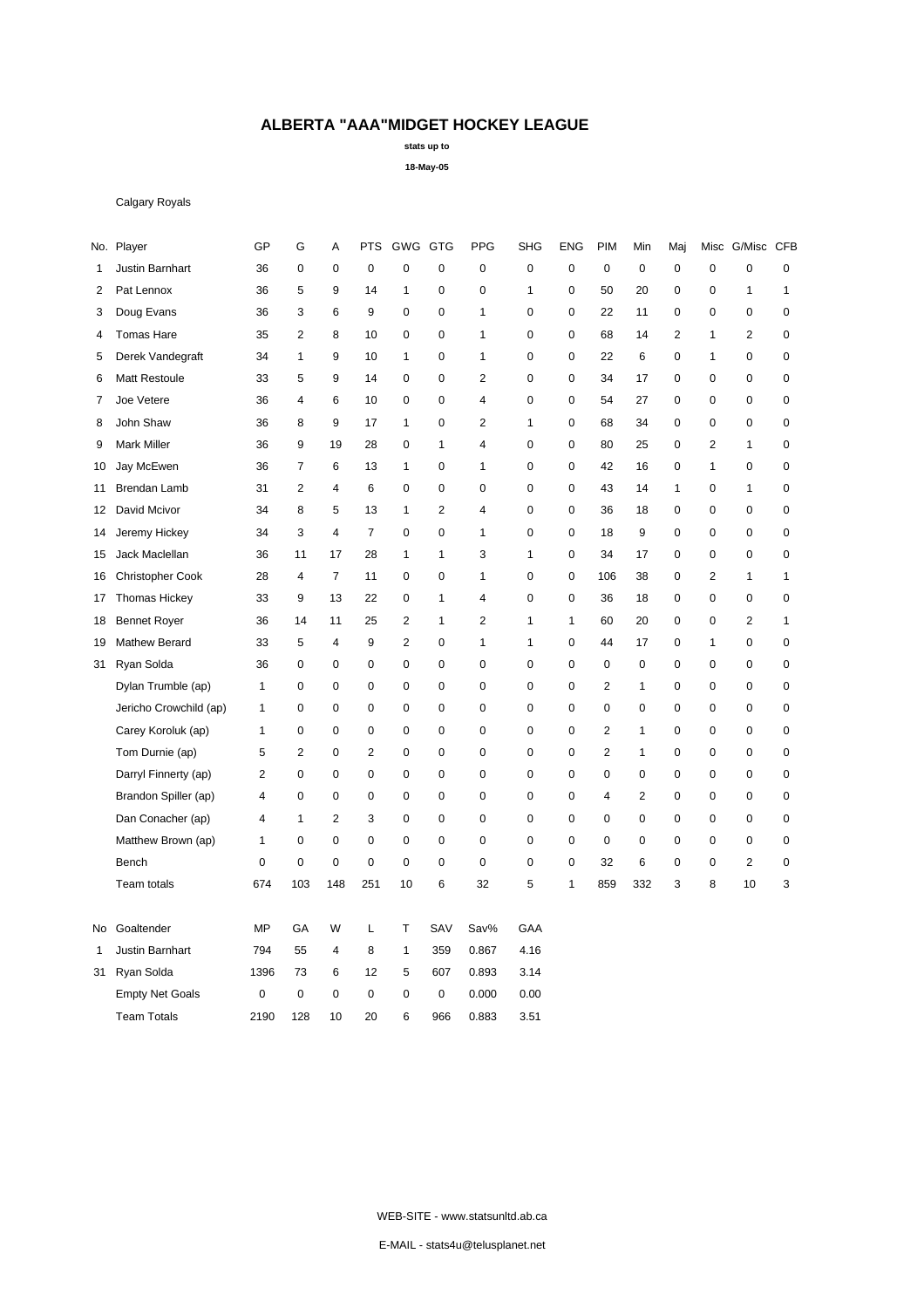**stats up to**

**18-May-05**

Lethbridge Y's Men Titans

|    | No. Player             | GP        | G              | Α              | <b>PTS</b>     | GWG GTG        |              | <b>PPG</b>     | <b>SHG</b>   | <b>ENG</b>     | <b>PIM</b>     | Min            | Maj | Misc           | G/Misc           | <b>CFB</b>   |
|----|------------------------|-----------|----------------|----------------|----------------|----------------|--------------|----------------|--------------|----------------|----------------|----------------|-----|----------------|------------------|--------------|
| 1  | Thomas Stehr           | 34        | 0              | 0              | $\mathbf 0$    | $\mathbf 0$    | 0            | $\pmb{0}$      | $\pmb{0}$    | $\mathbf 0$    | 4              | $\overline{2}$ | 0   | $\mathbf 0$    | $\pmb{0}$        | 0            |
| 2  | Kellan Turner          | 36        | 3              | 8              | 11             | 0              | 0            | $\overline{c}$ | $\mathbf 0$  | $\pmb{0}$      | 10             | 5              | 0   | $\mathbf 0$    | 0                | $\pmb{0}$    |
| 3  | Mitch Versteeg         | 36        | 1              | 4              | 5              | 0              | 0            | 0              | 0            | $\mathbf 0$    | 106            | 43             | 0   | 2              | $\mathbf 0$      | 0            |
| 4  | Jesse Emerson          | 36        | 2              | 13             | 15             | 0              | $\mathbf 0$  | 1              | 0            | $\mathbf 0$    | 106            | 43             | 0   | $\mathbf{1}$   | 1                | $\mathbf{1}$ |
| 5  | Matt Mosby             | 31        | $\mathbf{1}$   | $\mathbf 0$    | $\mathbf{1}$   | 0              | 0            | 0              | $\mathbf 0$  | 0              | 73             | 19             | 1   | 1              | $\overline{2}$   | $\pmb{0}$    |
| 6  | <b>Garet Fritz</b>     | 35        | 0              | $\overline{2}$ | $\overline{2}$ | 0              | 0            | 0              | 0            | $\mathbf 0$    | 82             | 26             | 0   | 2              | 1                | 0            |
| 7  | Winston Daychief       | 36        | 23             | 19             | 42             | 3              | $\mathbf{1}$ | 10             | 1            | $\mathbf{1}$   | 50             | 20             | 0   | $\mathbf{1}$   | $\boldsymbol{0}$ | $\pmb{0}$    |
| 8  | Kellon Kristjanson     | 33        | $\overline{2}$ | 3              | 5              | $\mathbf{1}$   | $\mathbf 0$  | $\overline{c}$ | $\mathbf 0$  | $\mathbf 0$    | 62             | 26             | 0   | $\mathbf 0$    | $\mathbf{1}$     | $\pmb{0}$    |
| 9  | Dustin Popowich        | 36        | 15             | 16             | 31             | 3              | $\mathbf 0$  | $\overline{c}$ | 0            | $\mathbf 0$    | 52             | 16             | 0   | $\overline{2}$ | $\mathbf 0$      | $\pmb{0}$    |
| 10 | <b>Josh Wiest</b>      | 34        | $\mathbf{1}$   | 5              | 6              | 0              | $\mathbf 0$  | 0              | 0            | $\mathbf 0$    | 12             | 6              | 0   | 0              | $\mathbf 0$      | 0            |
| 11 | Jordie Deagle          | 35        | 10             | 14             | 24             | $\mathbf{1}$   | 0            | 3              | $\mathbf{1}$ | 0              | 87             | 26             | 1   | 1              | $\overline{2}$   | 2            |
| 12 | <b>Travis Novak</b>    | 36        | 16             | 30             | 46             | $\mathbf{1}$   | 0            | 7              | $\mathbf{1}$ | $\mathbf 0$    | 62             | 16             | 0   | 3              | $\boldsymbol{0}$ | $\pmb{0}$    |
| 14 | Nicholas Ross          | 33        | 8              | 20             | 28             | 0              | $\mathbf 0$  | 5              | 0            | $\mathbf 0$    | 123            | 34             | 1   | 3              | $\overline{2}$   | $\mathbf 0$  |
| 15 | <b>Brent Mehrer</b>    | 35        | 4              | 6              | 10             | $\mathbf 0$    | 0            | 1              | $\mathbf 0$  | 0              | 66             | 28             | 0   | $\pmb{0}$      | 1                | $\pmb{0}$    |
| 16 | <b>Trevor Klassen</b>  | 36        | 6              | 10             | 16             | $\overline{2}$ | $\mathbf 0$  | $\overline{c}$ | $\mathbf 0$  | $\mathbf 0$    | 8              | $\overline{4}$ | 0   | $\mathbf 0$    | $\pmb{0}$        | $\pmb{0}$    |
| 19 | Jon Deagle             | 19        | 3              | $\overline{4}$ | $\overline{7}$ | 1              | $\mathbf 0$  | 1              | 0            | $\mathbf 0$    | 24             | $\overline{7}$ | 0   | 1              | $\mathbf 0$      | 0            |
| 23 | <b>Elliot Sheen</b>    | 22        | 13             | 8              | 21             | $\mathbf{1}$   | 0            | 4              | $\mathbf{1}$ | $\mathbf 0$    | 2              | $\mathbf{1}$   | 0   | 0              | $\mathbf 0$      | $\pmb{0}$    |
| 24 | Tom Margetak           | 33        | 12             | 10             | 22             | 1              | 1            | 8              | $\mathbf{1}$ | 0              | 137            | 36             | 1   | 3              | 3                | 2            |
| 30 | <b>Riely Blinco</b>    | 35        | 0              | 1              | 1              | 0              | 0            | 0              | 0            | 0              | 14             | $\overline{7}$ | 0   | 0              | 0                | 0            |
|    | <b>Matt Klatt</b>      | 22        | 3              | 6              | 9              | 0              | 0            | 1              | 0            | $\mathbf{1}$   | 30             | 15             | 0   | 0              | $\mathbf 0$      | $\mathbf 0$  |
|    | <b>Tyler Tamayose</b>  | 5         | 0              | 1              | 1              | 0              | 0            | 0              | $\mathbf 0$  | $\mathbf 0$    | $\mathbf 0$    | 0              | 0   | $\mathbf 0$    | $\mathbf 0$      | $\pmb{0}$    |
|    | <b>Brant Miller</b>    | 3         | $\mathbf 0$    | 0              | $\mathbf 0$    | 0              | $\mathbf 0$  | 0              | $\mathbf 0$  | $\mathbf 0$    | $\mathbf 0$    | $\mathbf 0$    | 0   | $\mathbf 0$    | $\mathbf 0$      | $\pmb{0}$    |
|    | Dexter Hamilton (ap)   | 2         | $\mathbf{1}$   | 0              | 1              | 0              | $\mathbf 0$  | 0              | 0            | $\mathbf 0$    | $\overline{2}$ | $\mathbf{1}$   | 0   | $\mathbf 0$    | $\mathbf 0$      | 0            |
|    | Bench                  | 0         | $\mathbf 0$    | 0              | $\mathbf 0$    | 0              | 0            | 0              | $\mathbf 0$  | $\pmb{0}$      | 36             | 8              | 0   | 0              | $\overline{2}$   | $\pmb{0}$    |
|    | Team totals            | 663       | 124            | 180            | 304            | 14             | 2            | 49             | 5            | $\overline{2}$ | 1148           | 389            | 4   | 20             | 15               | 5            |
| No | Goaltender             | <b>MP</b> | GA             | W              | L              | т              | SAV          | Sav%           | GAA          |                |                |                |     |                |                  |              |
| 1  | <b>Thomas Stehr</b>    | 894       | 74             | 6              | 10             | 0              | 498          | 0.871          | 4.97         |                |                |                |     |                |                  |              |
| 30 | <b>Riely Blinco</b>    | 1220      | 67             | 9              | 8              | 2              | 629          | 0.904          | 3.30         |                |                |                |     |                |                  |              |
|    | Others                 | 60        | 3              | $\mathbf 0$    | $\mathbf{1}$   | $\mathbf 0$    | 31           | 0.912          | 3.00         |                |                |                |     |                |                  |              |
|    | <b>Empty Net Goals</b> | 1         | $\mathbf{1}$   | 0              | $\mathbf 0$    | 0              | 0            | 0.000          | 0.00         |                |                |                |     |                |                  |              |
|    | <b>Team Totals</b>     | 2175      | 145            | 15             | 19             | $\overline{2}$ | 1158         | 0.889          | 4.00         |                |                |                |     |                |                  |              |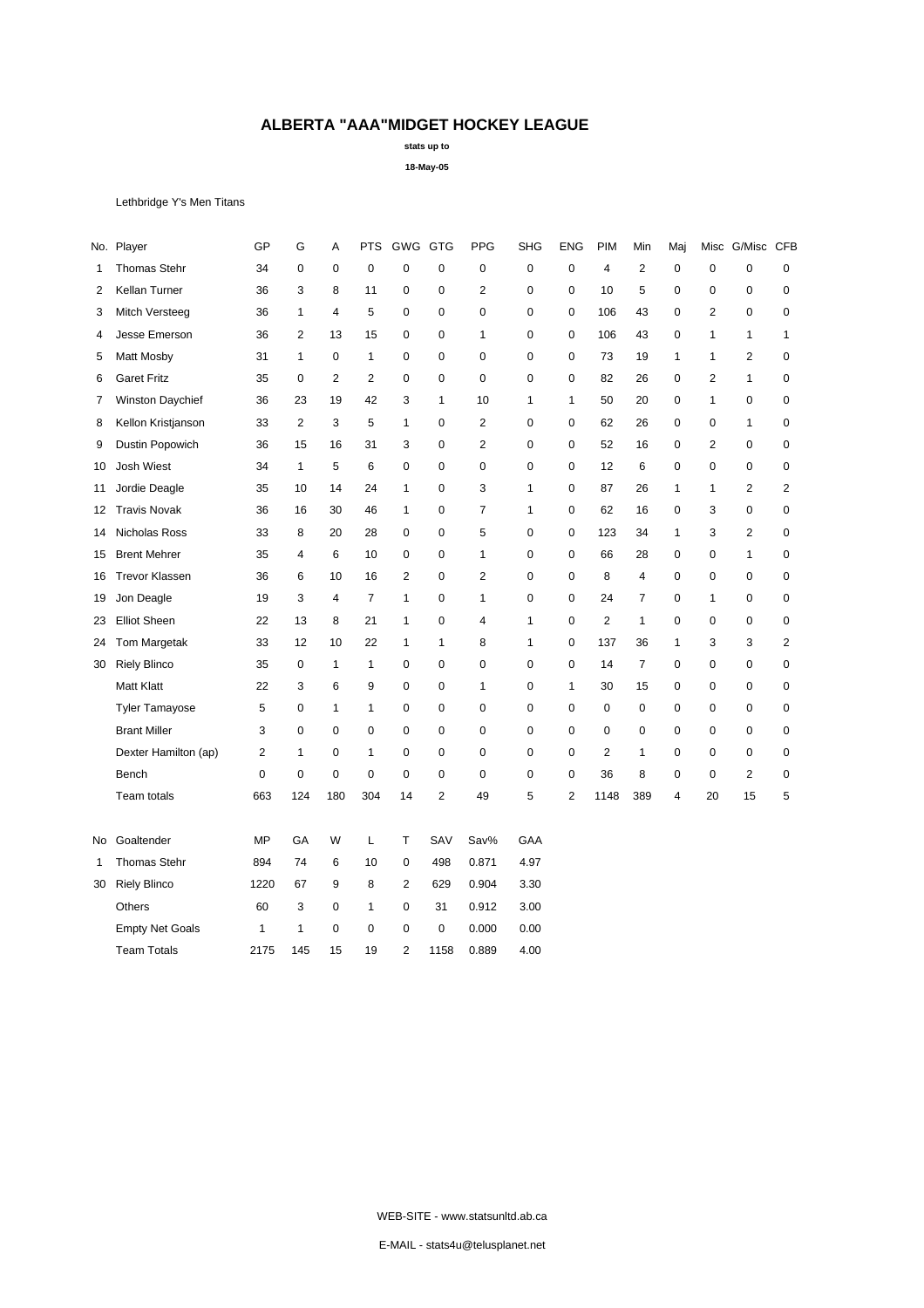**stats up to**

**18-May-05**

Med Hat Big Country Pipeline Tigers

|                        | GP           | G              | А                       | <b>PTS</b>     |                |                | <b>PPG</b>     | <b>SHG</b>   | <b>ENG</b>     | PIM            | Min            | Maj          |                         |             | <b>CFB</b>   |
|------------------------|--------------|----------------|-------------------------|----------------|----------------|----------------|----------------|--------------|----------------|----------------|----------------|--------------|-------------------------|-------------|--------------|
| Kody Vanrentergem      | 36           | 0              | 0                       | $\mathbf 0$    | 0              | 0              | 0              | $\mathbf 0$  | $\mathbf 0$    | 14             | $\overline{7}$ | 0            | 0                       | $\mathbf 0$ | 0            |
| Colin Scherger         | 36           | $\mathbf{1}$   | $\overline{4}$          | 5              | 0              | 0              | $\mathbf{1}$   | $\mathbf 0$  | $\mathbf 0$    | 60             | 25             | 0            | $\mathbf{1}$            | $\mathbf 0$ | $\pmb{0}$    |
| <b>Trent Davison</b>   | 36           | 0              | 13                      | 13             | 0              | 0              | 0              | 0            | $\mathbf 0$    | 26             | 8              | 0            | 1                       | $\mathbf 0$ | $\pmb{0}$    |
| Justin Lutz            | 36           | 1              | 3                       | 4              | 0              | $\mathbf 0$    | 0              | 0            | $\mathbf 0$    | 73             | 19             | 1            | 2                       | 1           | $\mathbf 0$  |
| Andrew Hougen          | 36           | $\mathbf{1}$   | 3                       | 4              | 0              | 0              | 1              | $\mathbf 0$  | $\mathbf 0$    | 32             | 16             | 0            | $\mathbf 0$             | $\mathbf 0$ | $\pmb{0}$    |
| Landon Olsen           | 35           | 9              | 6                       | 15             | 0              | $\mathbf{1}$   | 3              | $\mathbf 0$  | $\mathbf{1}$   | 138            | 54             | 0            | $\overline{2}$          | 1           | $\mathbf{1}$ |
| Brennan Vancuren       | 36           | $\overline{7}$ | 16                      | 23             | 1              | 0              | 3              | 0            | $\mathbf 0$    | 16             | 8              | 0            | 0                       | $\mathbf 0$ | 0            |
| <b>Brock King</b>      | 28           | 11             | $\overline{7}$          | 18             | 3              | $\mathbf{1}$   | $\overline{2}$ | $\mathbf 0$  | $\mathbf 0$    | 8              | $\overline{4}$ | 0            | 0                       | $\mathbf 0$ | $\pmb{0}$    |
| Matt Conacher          | 34           | 4              | 7                       | 11             | $\mathbf{1}$   | 0              | 0              | $\pmb{0}$    | $\mathsf 0$    | 71             | 18             | $\mathbf{1}$ | $\overline{\mathbf{c}}$ | 1           | $\pmb{0}$    |
| Cam Baker              | 34           | 3              | 7                       | 10             | 1              | 0              | 1              | 0            | $\mathbf 0$    | 66             | 23             | 0            | $\overline{2}$          | 0           | 0            |
| <b>Brent Weber</b>     | 31           | $\overline{2}$ | $\overline{4}$          | 6              | $\mathbf{1}$   | $\pmb{0}$      | 0              | $\mathbf 0$  | $\mathbf 0$    | $\overline{4}$ | $\mathbf{2}$   | 0            | $\mathbf 0$             | $\mathbf 0$ | $\pmb{0}$    |
| <b>Brett Lonson</b>    | 32           | 8              | 5                       | 13             | $\overline{2}$ | 0              | 0              | $\mathbf 0$  | $\mathbf 0$    | 10             | 5              | 0            | $\mathbf 0$             | $\mathbf 0$ | $\pmb{0}$    |
| <b>Trevor Sackman</b>  | 35           | 11             | 9                       | 20             | 0              | $\overline{2}$ | 5              | 0            | 0              | 16             | 8              | 0            | 0                       | $\mathbf 0$ | $\mathbf 0$  |
| <b>Ryley Grantham</b>  | 36           | 6              | 5                       | 11             | $\mathbf{1}$   | 0              | $\overline{c}$ | 0            | $\mathbf 0$    | 48             | 19             | 0            | 1                       | $\mathbf 0$ | $\pmb{0}$    |
| Lyndon Bartman         | 32           | $\overline{7}$ | $\overline{7}$          | 14             | $\mathbf 0$    | $\mathbf{1}$   | $\overline{2}$ | $\mathbf 0$  | $\mathsf 0$    | 36             | 8              | 0            | $\mathbf{1}$            | 1           | 1            |
| Wes Thompson           | 7            | 0              | 1                       | 1              | 0              | 0              | 0              | 0            | $\mathbf 0$    | $\overline{2}$ | 1              | 0            | 0                       | 0           | 0            |
| Ryan Dale              | 31           | 3              | 3                       | 6              | 0              | 0              | 1              | $\mathbf 0$  | $\mathbf 0$    | 14             | $\overline{7}$ | 0            | $\mathbf 0$             | $\mathbf 0$ | $\pmb{0}$    |
| Mark Hirsch            | 35           | $\overline{7}$ | $\overline{\mathbf{4}}$ | 11             | $\overline{2}$ | 1              | 3              | $\mathbf 0$  | $\mathbf 0$    | 18             | 9              | 0            | $\mathbf 0$             | $\mathbf 0$ | $\pmb{0}$    |
| Jarret Granberg        | 36           | 13             | 17                      | 30             | 1              | 1              | 3              | $\mathbf{1}$ | $\mathbf{1}$   | 8              | $\overline{4}$ | 0            | 0                       | $\mathbf 0$ | 0            |
| Joel Graham            | 33           | 0              | $\mathbf{1}$            | 1              | 0              | 0              | 0              | 0            | $\mathbf 0$    | $\overline{2}$ | $\mathbf{1}$   | 0            | 0                       | $\mathbf 0$ | 0            |
| Tyler Hodges (ap)      | 3            | 0              | 0                       | $\mathbf 0$    | 0              | 0              | 0              | 0            | $\pmb{0}$      | $\mathbf 0$    | $\pmb{0}$      | 0            | $\mathbf 0$             | $\mathbf 0$ | 0            |
| Spencer Hodgeson (ap)  | $\mathbf{1}$ | $\pmb{0}$      | 0                       | $\mathbf 0$    | 0              | 0              | 0              | $\pmb{0}$    | $\pmb{0}$      | $\mathbf 0$    | $\pmb{0}$      | 0            | $\mathbf 0$             | $\mathbf 0$ | $\pmb{0}$    |
| Morgan MacLean (ap)    | 11           | 0              | 2                       | $\overline{2}$ | 0              | $\mathbf 0$    | 0              | $\mathbf 0$  | $\mathbf 0$    | 37             | 11             | 1            | 0                       | 1           | 1            |
| Bench                  | $\mathbf 0$  | $\mathbf 0$    | $\mathbf 0$             | $\mathbf 0$    | 0              | 0              | 0              | $\mathbf 0$  | $\mathbf 0$    | $\overline{4}$ | $\overline{2}$ | 0            | 0                       | $\mathbf 0$ | 0            |
| Team totals            | 670          | 94             | 124                     | 218            | 13             | $\overline{7}$ | 27             | $\mathbf{1}$ | $\overline{c}$ | 703            | 259            | 3            | 12                      | 5           | 3            |
| Goaltender             | <b>MP</b>    | GA             | W                       | L              | T              | SAV            | Sav%           | GAA          |                |                |                |              |                         |             |              |
| Kody Vanrentergem      | 1071         | 63             | $\overline{4}$          | 9              | $\overline{4}$ | 435            | 0.873          | 3.53         |                |                |                |              |                         |             |              |
| Joel Graham            | 1125         | 51             | 9                       | 7              | 3              | 492            | 0.906          | 2.72         |                |                |                |              |                         |             |              |
| <b>Empty Net Goals</b> | 3            | 3              | 0                       | $\mathbf 0$    | 0              | 0              | 0.000          | 0.00         |                |                |                |              |                         |             |              |
| <b>Team Totals</b>     | 2199         | 117            | 13                      | 16             | $\overline{7}$ | 927            | 0.888          | 3.19         |                |                |                |              |                         |             |              |
|                        | No. Player   |                |                         |                |                |                | GWG GTG        |              |                |                |                |              |                         |             | Misc G/Misc  |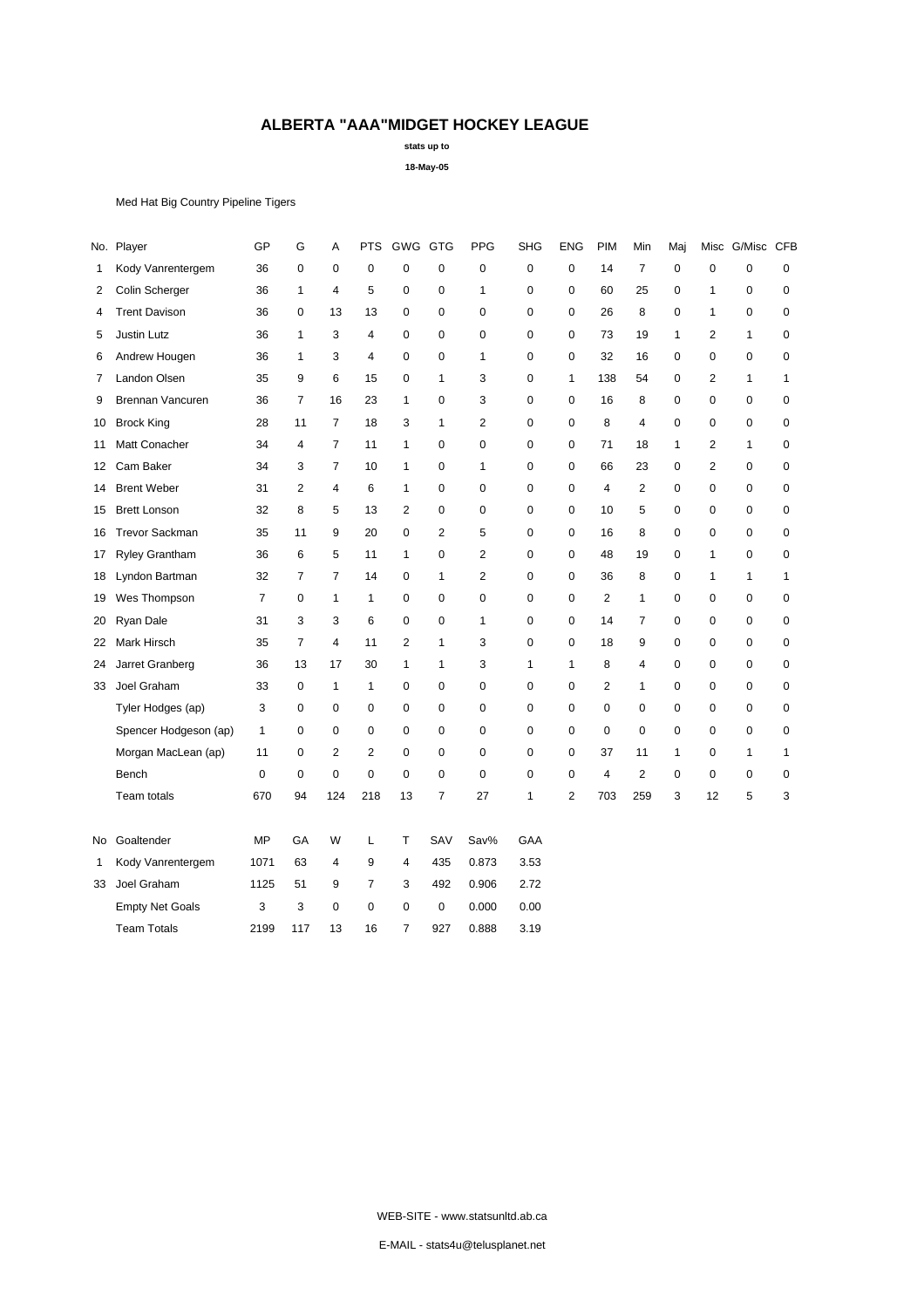**stats up to**

**18-May-05**

Red Deer Optimist Rebels

|    | No. Player             | GP             | G              | A              | <b>PTS</b>     | GWG GTG                 |              | <b>PPG</b>   | <b>SHG</b>   | <b>ENG</b>   | <b>PIM</b>  | Min            | Maj         | Misc           | G/Misc       | <b>CFB</b>     |
|----|------------------------|----------------|----------------|----------------|----------------|-------------------------|--------------|--------------|--------------|--------------|-------------|----------------|-------------|----------------|--------------|----------------|
| 1  | Logan Klimosko         | 36             | $\mathsf 0$    | $\pmb{0}$      | $\mathbf 0$    | $\pmb{0}$               | $\mathbf 0$  | $\mathbf 0$  | $\mathbf 0$  | $\mathsf 0$  | 10          | 5              | 0           | $\mathbf 0$    | 0            | 0              |
| 2  | Jason Goodship         | 34             | 6              | 11             | 17             | 1                       | 1            | 1            | $\mathbf 0$  | 0            | 34          | 12             | 0           | $\mathbf{1}$   | 0            | $\pmb{0}$      |
| 4  | Derek Claffey          | 35             | 6              | $\overline{7}$ | 13             | $\overline{c}$          | 0            | 3            | $\mathbf 0$  | 0            | 22          | 11             | $\mathbf 0$ | $\mathbf 0$    | 0            | $\pmb{0}$      |
| 5  | <b>Cory Pritz</b>      | 33             | 11             | $\overline{7}$ | 18             | $\mathbf{1}$            | $\mathbf 0$  | 4            | $\mathbf 0$  | 0            | 20          | 10             | 0           | 0              | $\mathbf 0$  | 0              |
| 6  | Rory Lyons             | 34             | 2              | 5              | $\overline{7}$ | $\mathbf 0$             | $\mathbf 0$  | $\mathbf 0$  | $\mathbf 0$  | $\mathbf 0$  | 48          | 19             | $\mathbf 0$ | $\mathbf{1}$   | $\mathbf 0$  | 0              |
| 7  | Ryan Bryce             | 35             | $\overline{4}$ | $\overline{4}$ | 8              | $\overline{2}$          | $\mathbf 0$  | 3            | $\mathbf 0$  | 0            | 46          | 23             | 0           | $\mathbf 0$    | 0            | $\pmb{0}$      |
| 8  | Paul-Edward Postma     | 35             | 6              | 5              | 11             | $\pmb{0}$               | $\mathbf 0$  | 1            | $\mathbf 0$  | 0            | 24          | 12             | 0           | 0              | $\mathbf 0$  | $\pmb{0}$      |
| 9  | Jonathan Cline         | 25             | 11             | 11             | 22             | $\overline{c}$          | $\mathbf 0$  | 4            | $\mathbf{1}$ | 0            | 12          | 6              | 0           | 0              | $\mathbf 0$  | $\pmb{0}$      |
| 10 | <b>Brandon Knelsen</b> | 36             | 9              | 26             | 35             | $\overline{\mathbf{4}}$ | $\mathbf 0$  | 3            | $\mathbf 0$  | $\mathbf 0$  | 54          | 17             | 0           | $\mathbf{1}$   | $\mathbf{1}$ | $\mathbf{1}$   |
| 11 | Gordie Yake            | 31             | $\overline{7}$ | 12             | 19             | $\mathbf 0$             | $\mathbf 0$  | 1            | $\mathbf 0$  | $\mathbf 0$  | 8           | 4              | $\mathbf 0$ | $\mathbf 0$    | 0            | 0              |
| 12 | Dion Knelsen           | 35             | 17             | $\overline{7}$ | 24             | $\overline{\mathbf{4}}$ | $\mathbf 0$  | 5            | $\mathbf 0$  | $\mathbf 0$  | 14          | $\overline{7}$ | 0           | 0              | $\mathbf 0$  | 0              |
| 14 | <b>Brady Hogg</b>      | 35             | 3              | 8              | 11             | $\mathbf{1}$            | $\mathbf 0$  | $\mathbf{1}$ | $\mathbf 0$  | 0            | 34          | $\overline{7}$ | $\mathbf 0$ | $\mathbf{1}$   | $\mathbf{1}$ | $\mathbf{1}$   |
| 15 | Jeff Young             | 35             | 9              | 18             | 27             | $\overline{2}$          | $\mathbf 0$  | 3            | $\mathbf 0$  | 0            | 34          | 17             | $\mathbf 0$ | $\mathbf 0$    | $\mathbf 0$  | $\pmb{0}$      |
| 16 | Landon Hiebert         | 35             | 5              | 8              | 13             | $\pmb{0}$               | 0            | 0            | $\mathbf 0$  | 0            | 54          | 17             | 0           | $\mathbf{1}$   | $\mathbf{1}$ | $\mathbf{1}$   |
| 17 | Curtis Beaudoin        | 35             | $\overline{7}$ | 9              | 16             | $\mathbf{1}$            | $\mathbf 0$  | $\mathbf 0$  | $\mathbf 0$  | $\mathbf 0$  | 30          | 10             | 0           | $\mathbf{1}$   | 0            | 0              |
| 18 | <b>Brandon Sutter</b>  | 34             | 4              | 16             | 20             | $\mathbf 0$             | $\mathbf 0$  | $\mathbf 0$  | $\mathbf 0$  | $\mathbf 0$  | 28          | 9              | 0           | $\mathbf{1}$   | $\mathbf 0$  | 0              |
| 19 | <b>Colton Sceviour</b> | 36             | 15             | 22             | 37             | $\mathbf 0$             | $\mathbf{1}$ | 6            | $\mathbf 0$  | $\mathbf{1}$ | 32          | 11             | 0           | 0              | $\mathbf{1}$ | 0              |
| 20 | <b>Taylor Britton</b>  | 29             | 4              | 5              | 9              | $\mathbf{1}$            | $\mathbf 0$  | 1            | $\mathbf{1}$ | 0            | 22          | 11             | 0           | 0              | $\mathbf 0$  | $\pmb{0}$      |
| 21 | Evan Oberg             | 34             | 4              | 6              | 10             | $\mathbf 0$             | $\mathbf{1}$ | 0            | $\mathbf{1}$ | 0            | 52          | 21             | 0           | 0              | $\mathbf{1}$ | $\mathbf{1}$   |
| 31 | <b>Rick Andreychuk</b> | 36             | 0              | $\mathbf 0$    | $\mathbf 0$    | $\mathbf 0$             | 0            | $\mathbf 0$  | $\mathbf 0$  | 0            | 10          | 5              | $\pmb{0}$   | 0              | $\pmb{0}$    | $\pmb{0}$      |
|    | Scott Maetche          | $\overline{2}$ | $\mathbf 0$    | $\mathbf 0$    | $\mathbf 0$    | $\mathbf 0$             | $\mathbf 0$  | $\mathbf 0$  | $\mathbf 0$  | $\mathbf 0$  | $\mathbf 0$ | $\mathbf 0$    | $\mathbf 0$ | 0              | 0            | 0              |
|    | Shawn Hunter           | $\overline{2}$ | 0              | 1              | $\mathbf{1}$   | $\mathbf 0$             | $\mathbf 0$  | $\mathbf 0$  | $\mathbf 0$  | $\mathbf 0$  | 2           | 1              | 0           | 0              | 0            | 0              |
|    | Bench                  | 0              | $\mathbf 0$    | 0              | $\pmb{0}$      | $\mathbf 0$             | $\mathbf 0$  | $\mathbf 0$  | $\mathbf 0$  | 0            | 8           | 4              | 0           | 0              | 0            | 0              |
|    | Team totals            | 682            | 130            | 188            | 318            | 21                      | 3            | 36           | 3            | 1            | 598         | 239            | $\mathbf 0$ | $\overline{7}$ | 5            | $\overline{4}$ |
| No | Goaltender             | <b>MP</b>      | GA             | W              | L              | T                       | SAV          | Sav%         | GAA          |              |             |                |             |                |              |                |
| 1  | Logan Klimosko         | 1255           | 66             | 11             | $\overline{7}$ | $\overline{c}$          | 614          | 0.903        | 3.16         |              |             |                |             |                |              |                |
| 31 | <b>Rick Andreychuk</b> | 929            | 41             | 10             | 5              | $\mathbf{1}$            | 452          | 0.917        | 2.65         |              |             |                |             |                |              |                |
|    | <b>Empty Net Goals</b> | 3              | 3              | $\mathbf 0$    | $\mathbf 0$    | 0                       | 0            | 0.000        | 0.00         |              |             |                |             |                |              |                |
|    | <b>Team Totals</b>     | 2187           | 110            | 21             | 12             | 3                       | 1066         | 0.906        | 3.02         |              |             |                |             |                |              |                |
|    |                        |                |                |                |                |                         |              |              |              |              |             |                |             |                |              |                |